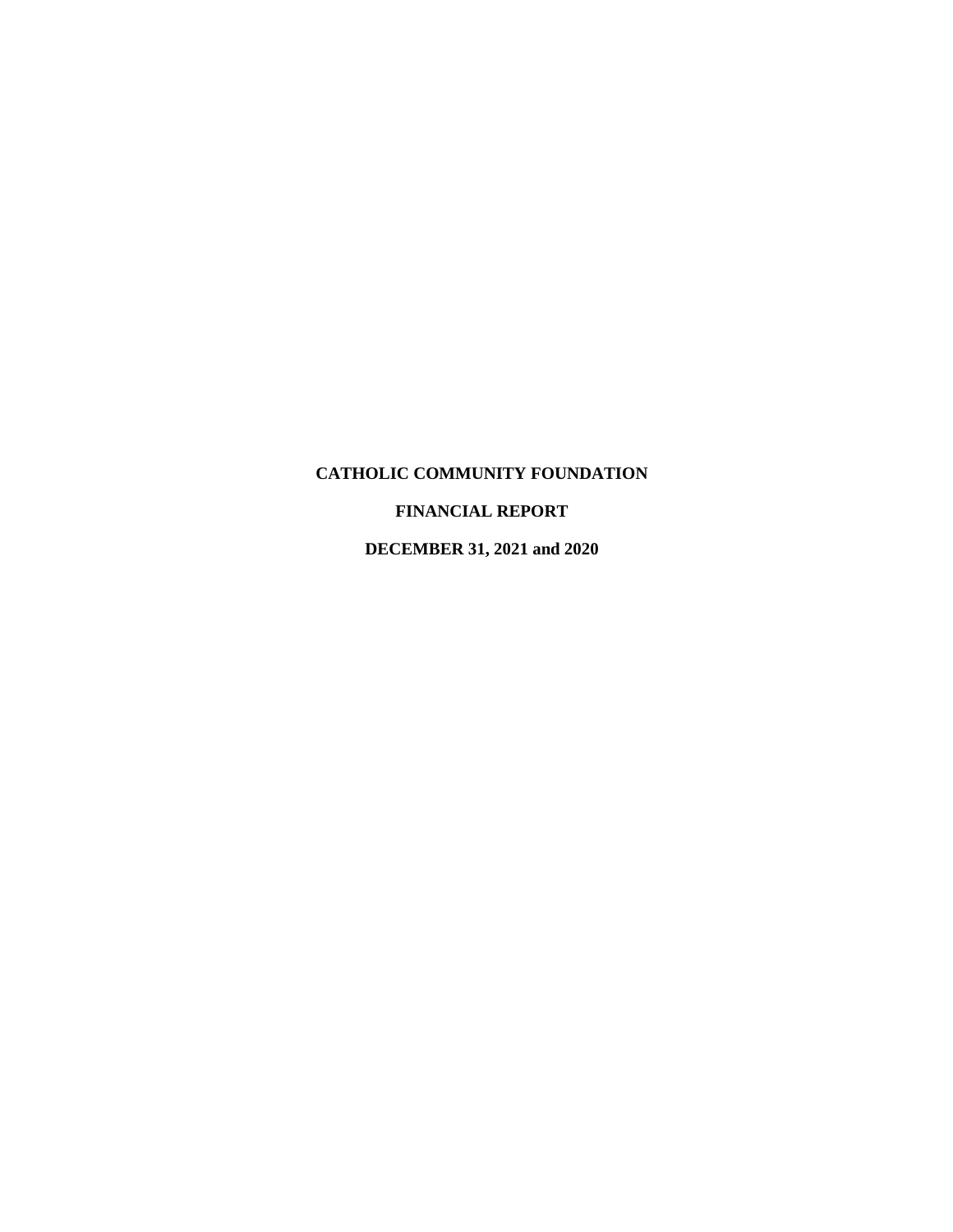# **CONTENTS**

\_\_\_\_\_\_\_\_\_\_\_\_\_\_\_\_\_\_\_\_\_\_\_\_\_\_\_\_\_\_\_\_\_\_\_\_\_\_\_\_\_\_\_\_\_\_\_\_\_\_\_\_\_\_\_\_\_\_\_\_\_\_\_\_\_\_\_\_\_\_\_\_\_\_\_\_\_\_\_\_\_

|                                                                                                                                                                                               | Page                                |
|-----------------------------------------------------------------------------------------------------------------------------------------------------------------------------------------------|-------------------------------------|
| INDEPENDENT AUDITORS' REPORT ON THE FINANCIAL STATEMENTS                                                                                                                                      | $1 - 2$                             |
| FINANCIAL STATEMENTS<br>Statements of financial position<br><b>Statements of activities</b><br>Statements of functional expenses<br>Statements of cash flows<br>Notes to financial statements | 3<br>$4 - 5$<br>$6 - 7$<br>$9 - 19$ |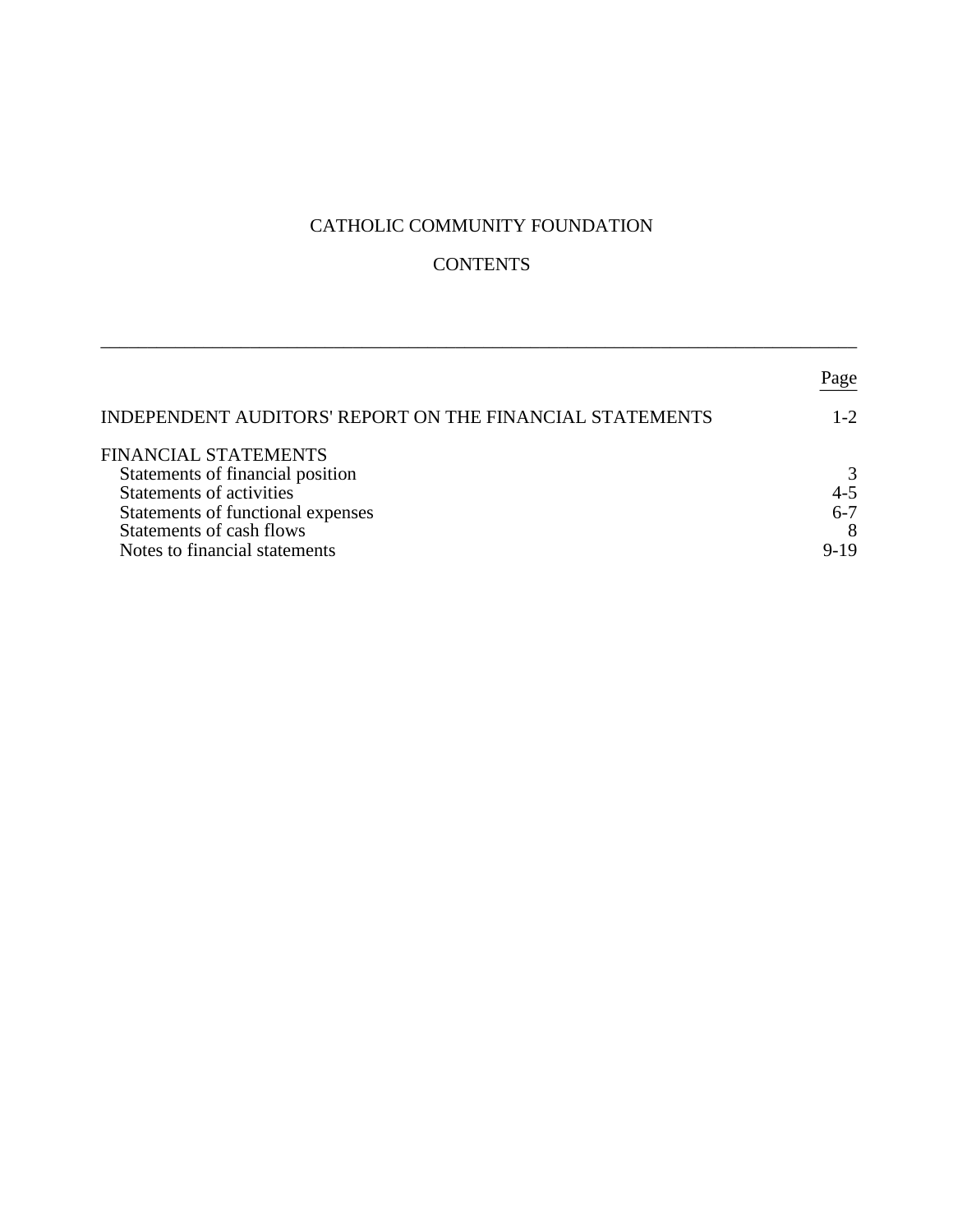# MMALONEY<br>HOVOTNYLLC

+ 1111 Superior Avenue, Suite 700, Cleveland, Ohio 44114  $+$  p 216.363.0100 | f 216.363.0500

+ www.maloneynovotny.com

#### Independent Auditors' Report

To the Board of Directors Catholic Community Foundation

#### **Opinion**

We have audited the financial statements of Catholic Community Foundation (the "Foundation") (a nonprofit organization), which comprise the statements of financial position as of December 31, 2021 and 2020, and the related statements of activities, functional expenses, and cash flows for the years then ended, and the related notes to the financial statements.

In our opinion, the accompanying financial statements present fairly, in all material respects, the financial position of the Foundation as of December 31, 2021 and 2020, and the changes in its net assets and its cash flows for the years then ended in accordance with accounting principles generally accepted in the United States of America.

#### **Basis for Opinion**

We conducted our audits in accordance with auditing standards generally accepted in the United States of America ("GAAS"). Our responsibilities under those standards are further described in the Auditors' Responsibilities for the Audits of the Financial Statements section of our report. We are required to be independent of the Foundation and to meet our other ethical responsibilities, in accordance with the relevant ethical requirements relating to our audits. We believe that the audit evidence we have obtained is sufficient and appropriate to provide a basis for our audit opinion.

#### **Responsibilities of Management for the Financial Statements**

Management is responsible for the preparation and fair presentation of the financial statements in accordance with accounting principles generally accepted in the United States of America, and for the design, implementation, and maintenance of internal control relevant to the preparation and fair presentation of financial statements that are free from material misstatement, whether due to fraud or error.

In preparing the financial statements, management is required to evaluate whether there are conditions or events, considered in the aggregate, that raise substantial doubt about the Foundation's ability to continue as a going concern within one year after the date that the financial statements are available to be issued.

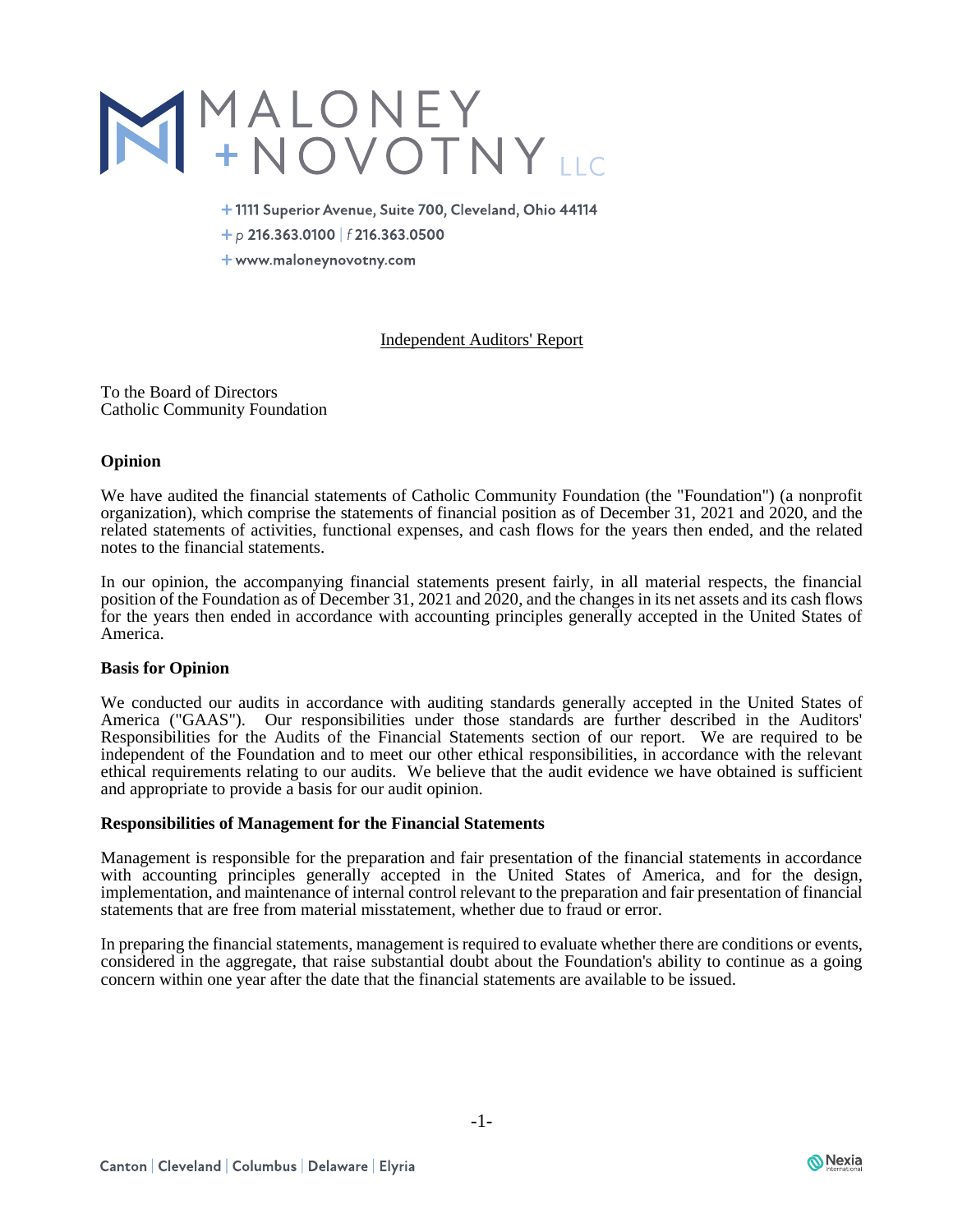#### **Auditors' Responsibilities for the Audits of the Financial Statements**

Our objectives are to obtain reasonable assurance about whether the financial statements as a whole are free from material misstatement, whether due to fraud or error, and to issue an auditors' report that includes our opinion. Reasonable assurance is a high level of assurance but it is not absolute assurance and, therefore, is not a guarantee that an audit conducted in accordance with GAAS will always detect a material misstatement when it exists. The risk of not detecting a material misstatement resulting from fraud is higher than one resulting from error, as fraud may involve collusion, forgery, intentional omissions, misrepresentations, or the override of internal control. Misstatements are considered material if there is a substantial likelihood that, individually or in the aggregate, they would influence the judgment made by a reasonable user based on the financial statements.

In performing an audit in accordance with GAAS, we:

- Exercise professional judgment and maintain professional skepticism throughout the audit.
- Identify and assess the risks of material misstatement of the financial statements, whether due to fraud or error, and design and perform audit procedures responsive to those risks. Such procedures include examining, on a test basis, evidence regarding the amounts and disclosures in the financial statements.
- Obtain an understanding of internal control relevant to the audit in order to design audit procedures that are appropriate in the circumstances, but not for the purpose of expressing an opinion on the effectiveness of the Foundation's internal control. Accordingly, no such opinion is expressed.
- Evaluate the appropriateness of accounting policies used and the reasonableness of significant accounting estimates made by management, as well as evaluate the overall presentation of the financial statements.
- Conclude whether, in our judgment, there are conditions or events, considered in the aggregate, that raise substantial doubt about the Foundation's ability to continue as a going concern for a reasonable period of time.

We are required to communicate with those charged with governance regarding, among other matters, the planned scope and timing of the audits, significant audit findings, and certain internal control related matters that we identified during the audits.

Neloney + Rovotry LLC

Cleveland, Ohio April 18, 2022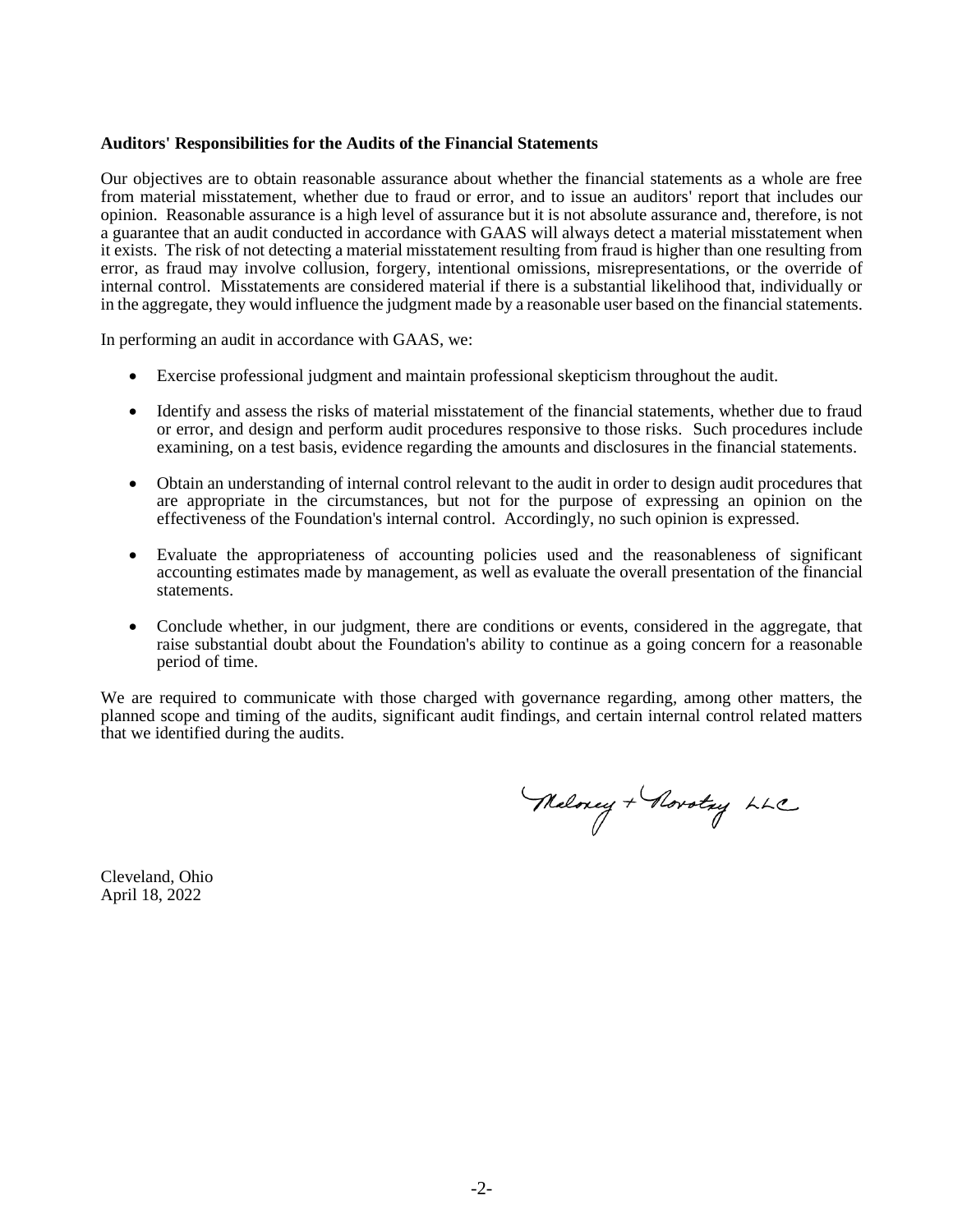# STATEMENTS OF FINANCIAL POSITION

# December 31, 2021 and 2020

|                                                          | 2021             | 2020             |
|----------------------------------------------------------|------------------|------------------|
| <b>ASSETS</b>                                            |                  |                  |
| Cash and cash equivalents                                | \$<br>13,775,650 | 10,881,891<br>\$ |
| Custodial cash and cash equivalents                      | 302,739          | 252,241          |
| Investments                                              | 149,490,616      | 137,610,004      |
| <b>Custodial investments</b>                             | 59,037,511       | 54,567,674       |
| Contributions and accounts receivable:                   |                  |                  |
| Heart of a Shepherd campaign pledges (Note 3)            | 20,379,303       | 6,492,478        |
| Grants and pledges (Note 5)                              | 686,548          | 313,677          |
| The Catholic Charities Corporation of Cleveland (Note 9) | 12,200           | 16,775           |
| Furniture and equipment, net                             | 13,427           | 17,141           |
| Assets held for charitable gift annuity agreements       | 1,547,074        | 1,502,897        |
| Other                                                    | 254,058          | 184,910          |
| Total assets                                             | \$245,499,126    | \$211,839,688    |
| LIABILITIES AND NET ASSETS                               |                  |                  |
| <b>LIABILITIES</b>                                       |                  |                  |
| Accounts payable:                                        |                  |                  |
| Trade                                                    | \$<br>320,993    | \$<br>398,570    |
| Heart of a Shepherd campaign distributions               | 4,279,018        | 967,143          |
| Beneficiaries of charitable gift annuity agreements      | 568,819          | 561,217          |
| Accrued expenses                                         | 76,678           | 73,500           |
| Unearned revenue                                         | 200,000          | 200,000          |
| Funds held for others                                    | 59,340,250       | 54,819,915       |
| <b>Total liabilities</b>                                 | 64,785,758       | 57,020,345       |
| NET ASSETS                                               |                  |                  |
| Without donor restrictions (Note 7)                      | 11,459,863       | 10,577,882       |
| With donor restrictions (Note 8)                         | 169,253,505      | 144,241,461      |
| Total net assets                                         | 180,713,368      | 154,819,343      |
| Total liabilities and net assets                         | \$245,499,126    | \$211,839,688    |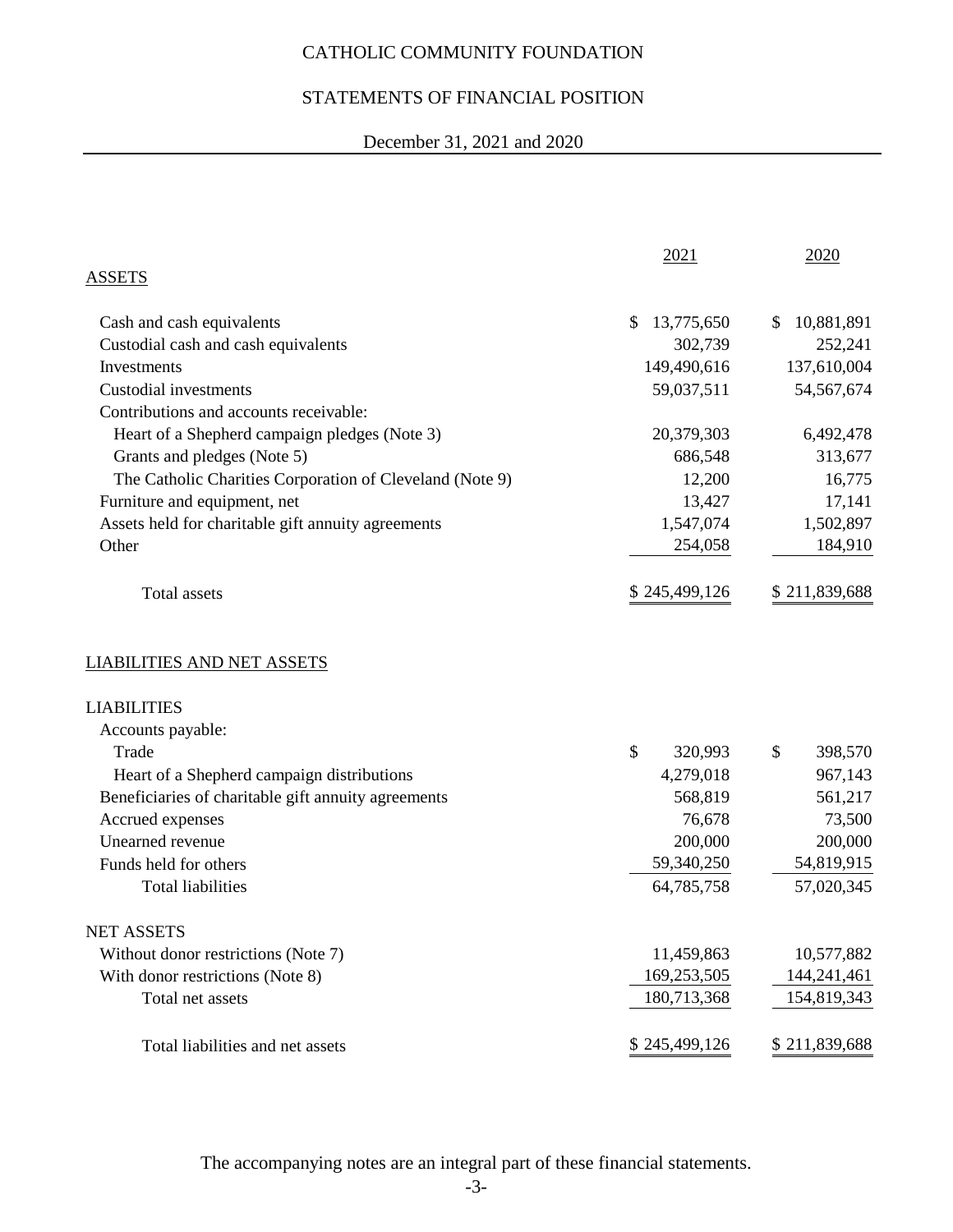# STATEMENT OF ACTIVITIES

# Year Ended December 31, 2021

|                                                             | Without<br>Donor<br>Restrictions | With<br>Donor<br>Restrictions | Total            |
|-------------------------------------------------------------|----------------------------------|-------------------------------|------------------|
| REVENUE AND SUPPORT                                         |                                  |                               |                  |
| Fundraising, support and grants                             | 16,775,229<br>\$                 | 6,583,904<br>\$               | 23,359,133<br>\$ |
| Less funds raised for others (Note 9):                      |                                  |                               |                  |
| Annual appeal                                               | (14, 314, 125)                   |                               | (14,314,125)     |
| Bequests and gifts                                          | (1,835,050)                      |                               | (1,835,050)      |
| Net fundraising, support and grants                         | 626,054                          | 6,583,904                     | 7,209,958        |
| Interest and dividend income                                | 153,646                          | 1,975,466                     | 2,129,112        |
| Net realized gain on investments                            | 274,508                          | 9,432,046                     | 9,706,554        |
| Net unrealized gain on investments                          | 199,321                          | 2,543,931                     | 2,743,252        |
| Fundraising support (Note 9)                                | 2,181,000                        |                               | 2,181,000        |
| Other support                                               | 691,882                          |                               | 691,882          |
| Net change in value of annuity agreements                   | 6,735                            | 65,914                        | 72,649           |
| Reclassification and transfers of net assets                | (44, 710)                        | (238, 280)                    | (282,990)        |
| Net assets released from restrictions pursuant to endowment |                                  |                               |                  |
| spending-rate distribution formula                          | 2,060,939                        | (2,060,939)                   |                  |
| Net assets released from restrictions - other               | 6,959,393                        | (6,959,393)                   |                  |
| Total revenue and support                                   | 13,108,768                       | 11,342,649                    | 24,451,417       |
| <b>DISTRIBUTIONS AND EXPENSES</b>                           |                                  |                               |                  |
| <b>Distributions</b>                                        | 9,396,752                        |                               | 9,396,752        |
| Operating expenses:                                         |                                  |                               |                  |
| Fundraising                                                 | 1,663,171                        |                               | 1,663,171        |
| Other operating                                             | 884,919                          |                               | 884,919          |
| Administrative expenses                                     | 281,945                          |                               | 281,945          |
| Total distributions and expenses                            | 12,226,787                       |                               | 12,226,787       |
| CHANGE IN NET ASSETS BEFORE CAMPAIGN ACTIVITY               |                                  |                               |                  |
| AND TRANSFERS                                               | 881,981                          | 11,342,649                    | 12,224,630       |
| CAMPAIGN ACTIVITY (Note 3) AND TRANSFERS                    |                                  |                               |                  |
| Heart of a Shepherd - support                               |                                  | 27,633,663                    | 27,633,663       |
| Heart of a Shepherd - expenses                              | (1, 176, 734)                    |                               | (1, 176, 734)    |
| Heart of a Shepherd - distributions                         | (13,074,553)                     |                               | (13,074,553)     |
| Net assets released from restrictions - Heart of a Shephard | 14,251,287                       | (14, 251, 287)                |                  |
| Reclassification to Heart of a Shepherd                     |                                  | 282,990                       | 282,990          |
| Transfers from Diocesan entities                            |                                  | 4,029                         | 4,029            |
| Total campaign activity and transfers                       |                                  | 13,669,395                    | 13,669,395       |
| <b>CHANGE IN NET ASSETS</b>                                 | 881,981                          | 25,012,044                    | 25,894,025       |
| NET ASSETS - BEGINNING OF YEAR                              | 10,577,882                       | 144,241,461                   | 154,819,343      |
| NET ASSETS - END OF YEAR                                    | 11,459,863<br>D.                 | \$169,253,505                 | \$180,713,368    |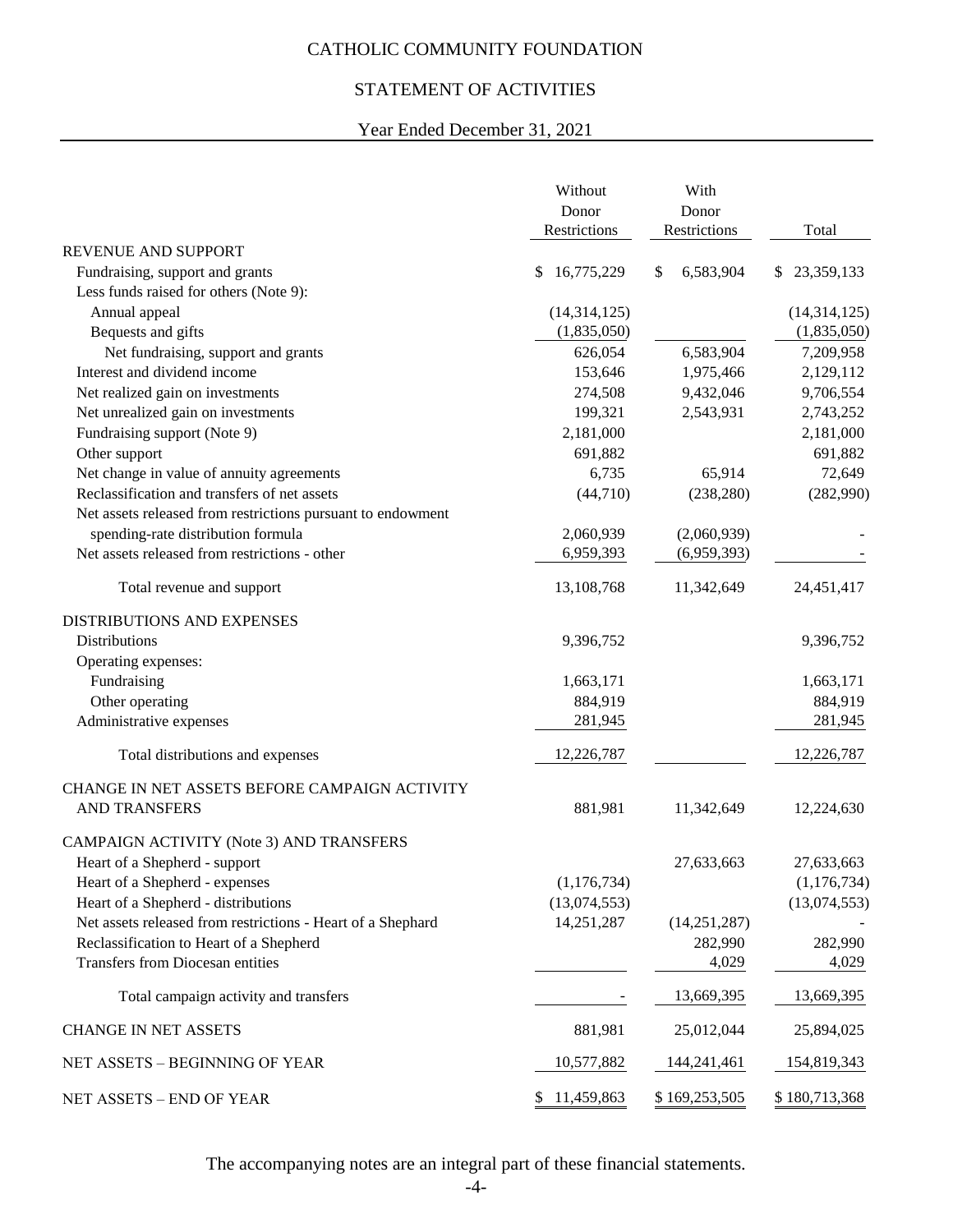# STATEMENT OF ACTIVITIES

# Year Ended December 31, 2020

|                                                             | Without<br>Donor<br>Restrictions | With<br>Donor<br>Restrictions | Total            |
|-------------------------------------------------------------|----------------------------------|-------------------------------|------------------|
| REVENUE AND SUPPORT                                         |                                  |                               |                  |
| Fundraising, support and grants                             | 17,018,893<br>\$                 | 6,622,149<br>\$               | 23,641,042<br>S. |
| Less funds raised for others (Note 9):                      |                                  |                               |                  |
| Annual appeal                                               | (14,076,455)                     |                               | (14,076,455)     |
| Bequests and gifts                                          | (2,275,761)                      |                               | (2,275,761)      |
| Net fundraising, support and grants                         | 666,677                          | 6,622,149                     | 7,288,826        |
| Interest and dividend income                                | 166,707                          | 2,079,343                     | 2,246,050        |
| Net realized gain on investments                            | 98,897                           | 5,866,211                     | 5,965,108        |
| Net unrealized gain on investments                          | 575,933                          | 7,877,955                     | 8,453,888        |
| Fundraising support (Note 9)                                | 2,220,000                        |                               | 2,220,000        |
| Other support                                               | 745,861                          |                               | 745,861          |
| Net change in value of annuity agreements                   | 1,678                            | 104,001                       | 105,679          |
| Reclassification and transfers of net assets                | (486, 924)                       | 42,485                        | (444, 439)       |
| Net assets released from restrictions pursuant to endowment |                                  |                               |                  |
| spending-rate distribution formula                          | 1,881,458                        | (1,881,458)                   |                  |
| Net assets released from restrictions - other               | 6,813,170                        | (6,813,170)                   |                  |
| Total revenue and support                                   | 12,683,457                       | 13,897,516                    | 26,580,973       |
| DISTRIBUTIONS AND EXPENSES                                  |                                  |                               |                  |
| <b>Distributions</b>                                        | 9,096,065                        |                               | 9,096,065        |
| Operating expenses:                                         |                                  |                               |                  |
| Fundraising                                                 | 1,754,436                        |                               | 1,754,436        |
| Other operating                                             | 894,894                          |                               | 894,894          |
| Administrative expenses                                     | 316,435                          |                               | 316,435          |
| Total distributions and expenses                            | 12,061,830                       |                               | 12,061,830       |
| CHANGE IN NET ASSETS BEFORE CAMPAIGN ACTIVITY               |                                  |                               |                  |
| AND TRANSFERS                                               | 621,627                          | 13,897,516                    | 14,519,143       |
| CAMPAIGN ACTIVITY (Note 3) AND TRANSFERS                    |                                  |                               |                  |
| Heart of a Shepherd - support                               |                                  | 6,668,165                     | 6,668,165        |
| Heart of a Shepherd - expenses                              | (558, 838)                       |                               | (558, 838)       |
| Heart of a Shepherd - distributions                         | (3,363,020)                      |                               | (3,363,020)      |
| Net assets released from restrictions - Heart of a Shephard | 3,921,858                        | (3,921,858)                   |                  |
| Reclassification to Heart of a Shepherd                     |                                  | 444,439                       | 444,439          |
| Transfers from Diocesan entities                            |                                  | 28,309                        | 28,309           |
| Total campaign activity and transfers                       |                                  | 3,219,055                     | 3,219,055        |
| <b>CHANGE IN NET ASSETS</b>                                 | 621,627                          | 17,116,571                    | 17,738,198       |
| NET ASSETS - BEGINNING OF YEAR                              | 9,956,255                        | 127, 124, 890                 | 137,081,145      |
| NET ASSETS - END OF YEAR                                    | 10,577,882                       | \$144,241,461                 | \$154,819,343    |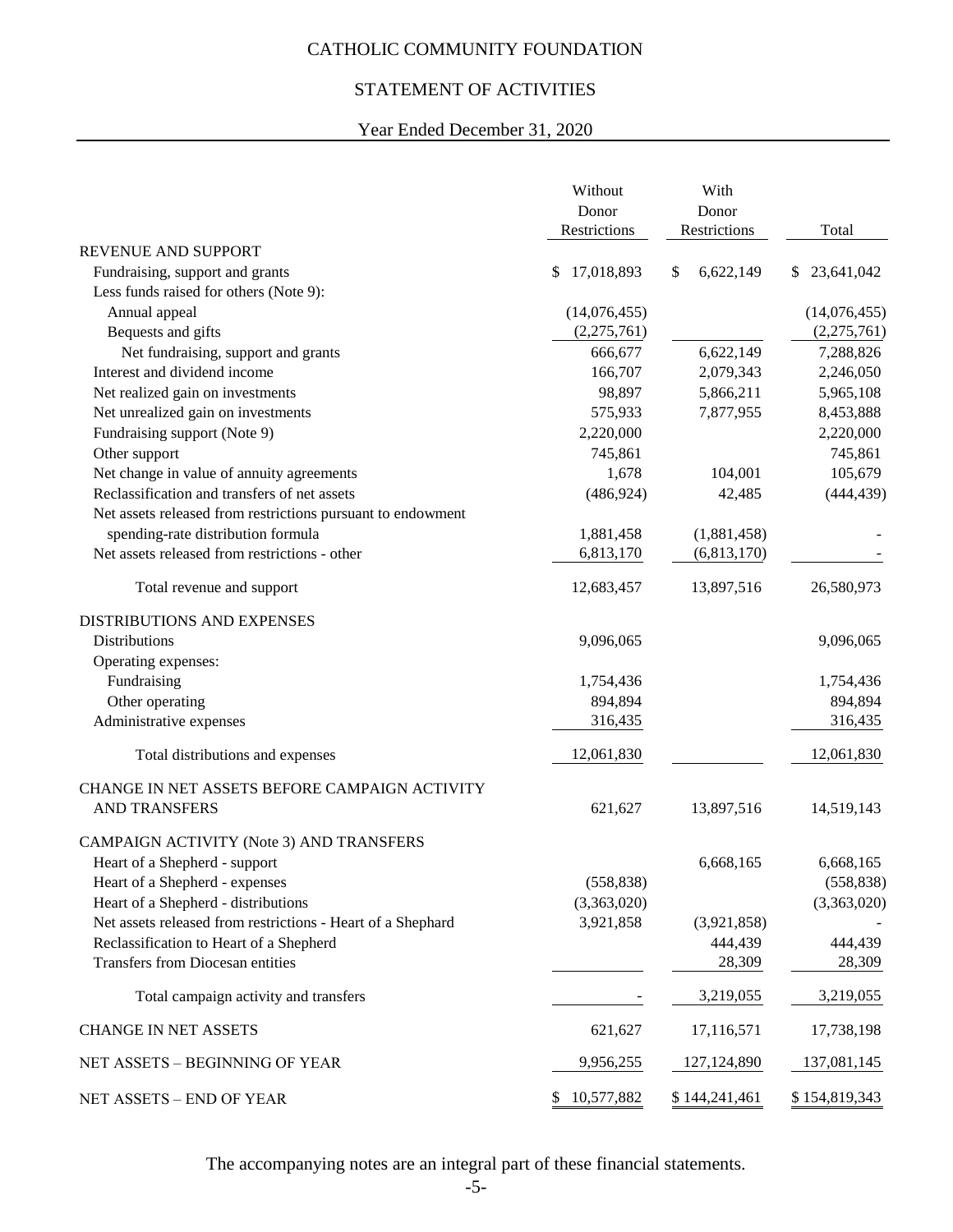# STATEMENT OF FUNCTIONAL EXPENSES

# Year Ended December 31, 2021

|                                                           | Program<br>Services | Administrative           | Fundraising     | Total            |
|-----------------------------------------------------------|---------------------|--------------------------|-----------------|------------------|
| <b>Distributions</b>                                      | \$22,471,305        |                          |                 | 22,471,305<br>\$ |
| Salaries and wages                                        | 560,577             | $\mathcal{S}$<br>155,875 | \$<br>846,621   | 1,563,073        |
| Consulting fees                                           |                     |                          | 990,000         | 990,000          |
| Taxes and benefits                                        | 179,891             | 29,509                   | 191,568         | 400,968          |
| Postage                                                   | 1,942               | 3,347                    | 234,933         | 240,222          |
| <b>Bank</b> fees                                          | 821                 | 1,525                    | 142,703         | 145,049          |
| Professional fees                                         | 19,829              | 29,946                   | 95,174          | 144,949          |
| Printing                                                  | 833                 | 1,547                    | 125,160         | 127,540          |
| Information technology                                    | 81,170              | 1,959                    | 41,961          | 125,090          |
| Travel                                                    | 583                 | 1,083                    | 76,885          | 78,551           |
| Occupancy                                                 | 25,846              | 45,729                   | 45              | 71,620           |
| Advertising and promotion                                 | 1,515               | 2,814                    | 45,291          | 49,620           |
| Office expenses                                           | 11,587              | 5,724                    | 16,667          | 33,978           |
| Creative services                                         |                     |                          | 25,072          | 25,072           |
| Conferences, conventions, and meetings                    | 255                 | 473                      | 6,595           | 7,323            |
| Depreciation                                              | 70                  | 2,414                    | 1,230           | 3,714            |
| Total expenses                                            | 23,356,224          | 281,945                  | 2,839,905       | 26,478,074       |
| Less: Heart of a Shephard expenses and distributions      | (13,074,553)        |                          | (1, 176, 734)   | (14, 251, 287)   |
| Total expenses included in the distributions and expenses |                     |                          |                 |                  |
| section of the statement of activities                    | \$10,281,671        | 281,945<br>\$            | 1,663,171<br>\$ | \$12,226,787     |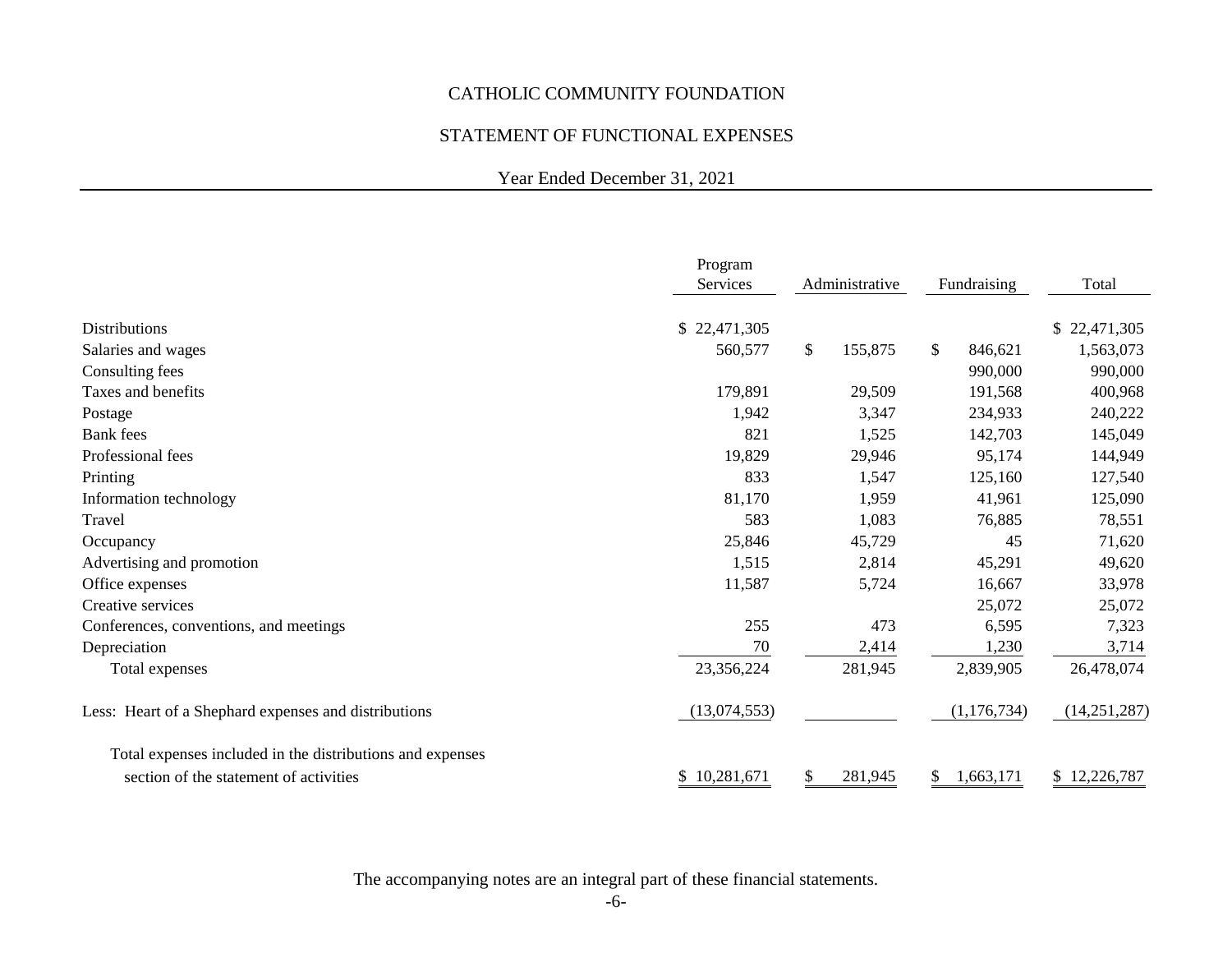# STATEMENT OF FUNCTIONAL EXPENSES

# Year Ended December 31, 2020

|                                                           | Program<br>Services | Administrative | Fundraising   | Total        |
|-----------------------------------------------------------|---------------------|----------------|---------------|--------------|
| Distributions                                             | \$12,459,085        |                |               | \$12,459,085 |
| Salaries and wages                                        | 562,749             | \$<br>156,121  | \$<br>825,479 | 1,544,349    |
| Consulting fees                                           |                     |                | 460,000       | 460,000      |
| Taxes and benefits                                        | 170,709             | 35,268         | 179,134       | 385,111      |
| Postage                                                   | 5,134               | 2,068          | 163,003       | 170,205      |
| <b>Bank</b> fees                                          | 865                 | 1,606          | 156,120       | 158,591      |
| Professional fees                                         | 34,332              | 55,263         | 171,180       | 260,775      |
| Printing                                                  |                     |                | 220,844       | 220,844      |
| Information technology                                    | 82,212              | 345            | 26,923        | 109,480      |
| Travel                                                    | 242                 | 450            | 30,136        | 30,828       |
| Occupancy                                                 | 27,867              | 49,556         | 4,432         | 81,855       |
| Advertising and promotion                                 | 1,904               | 3,536          | 28,527        | 33,967       |
| Office expenses                                           | 8,796               | 9,498          | 13,531        | 31,825       |
| Creative services                                         |                     |                | 32,001        | 32,001       |
| Conferences, conventions, and meetings                    | 84                  | 157            | 582           | 823          |
| Depreciation                                              |                     | 2,567          | 1,382         | 3,949        |
| Total expenses                                            | 13,353,979          | 316,435        | 2,313,274     | 15,983,688   |
| Less: Heart of a Shephard expenses and distributions      | (3,363,020)         |                | (558, 838)    | (3,921,858)  |
| Total expenses included in the distributions and expenses |                     |                |               |              |
| section of the statement of activities                    | 9,990,959<br>\$     | 316,435<br>\$  | \$1,754,436   | \$12,061,830 |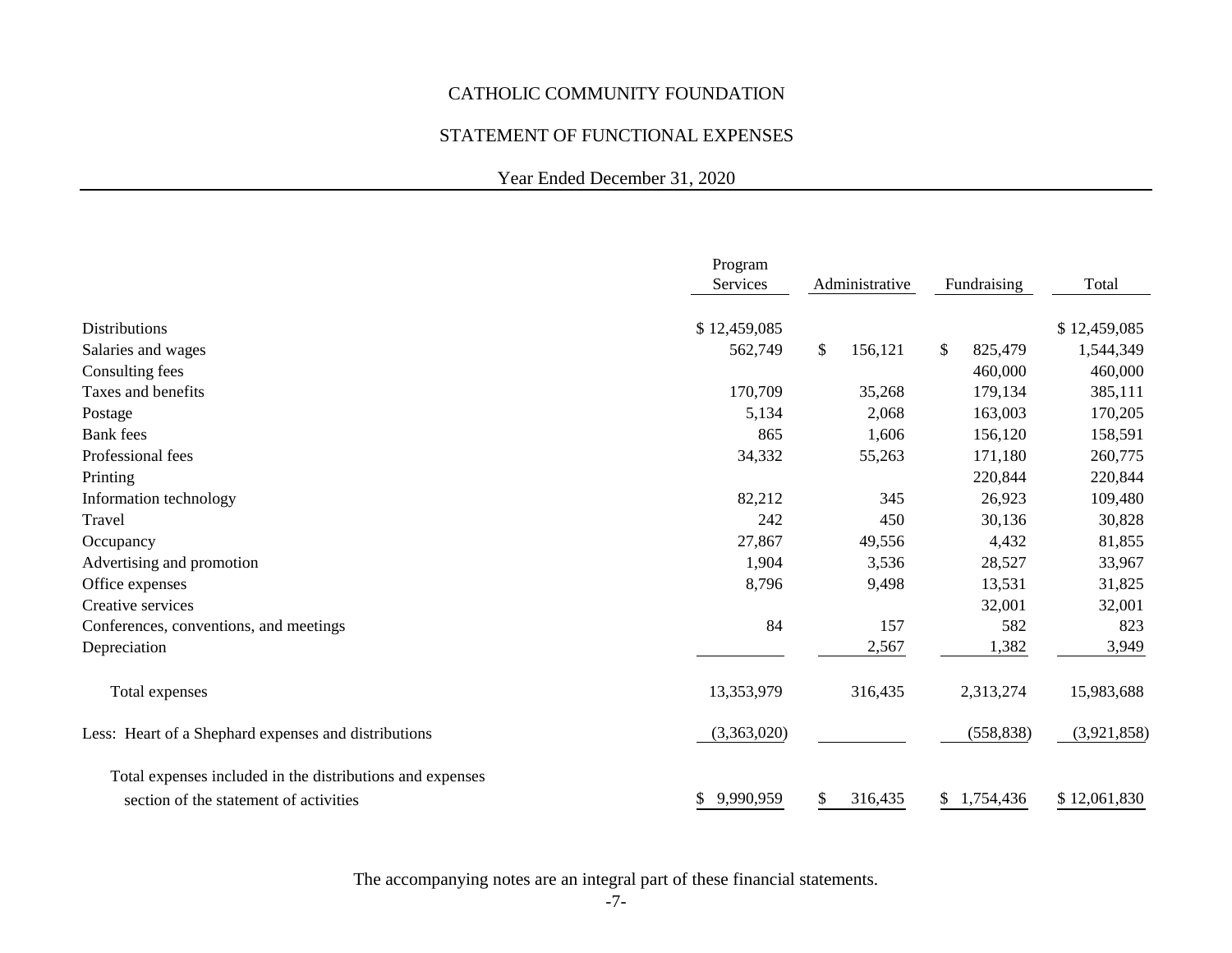# STATEMENTS OF CASH FLOWS

# Years Ended December 31, 2021 and 2020

|                                                        | 2021           | 2020           |
|--------------------------------------------------------|----------------|----------------|
| CASH FLOWS FROM OPERATING ACTIVITIES                   |                |                |
| Change in net assets                                   | \$25,894,025   | \$17,738,198   |
| Adjustments to reconcile change in net assets to net   |                |                |
| cash provided by operating activities:                 |                |                |
| Net realized gain on investments                       | (9,706,554)    | (5,965,108)    |
| Net unrealized gain on investments                     | (2,743,252)    | (8,453,888)    |
| Change in value of annuity agreements                  | 117,158        | 4,879          |
| Depreciation                                           | 3,714          | 3,949          |
| Contributions permanently restricted                   | (1,412,589)    | (47,079)       |
| Changes in operating assets and liabilities:           |                |                |
| Pledges and accounts receivable                        | (14,255,121)   | (79,265)       |
| Other assets                                           | (69, 148)      | (47, 601)      |
| Accounts payable                                       | 3,234,298      | 852,738        |
| Accrued expenses                                       | 3,178          | (1,223)        |
| Unearned revenue                                       |                | 200,000        |
| Total adjustments                                      | (24,828,316)   | (13, 532, 598) |
| Net cash provided by operating activities              | 1,065,709      | 4,205,600      |
| CASH FLOWS FROM INVESTING ACTIVITIES                   |                |                |
| Proceeds from sale of investments                      | 91,209,857     | 87,489,871     |
| Purchase of investments                                | (90, 640, 663) | (86, 428, 818) |
| Net cash provided by investing activities              | 569,194        | 1,061,053      |
| CASH FLOWS FROM FINANCING ACTIVITIES                   |                |                |
| Payments to beneficiaries of charitable gift annuities | (153, 733)     | (110, 559)     |
| Contributions permanently restricted                   | 1,412,589      | 47,079         |
| Net cash provided by (used in) financing activities    | 1,258,856      | (63, 480)      |
| CHANGE IN CASH AND CASH EQUIVALENTS                    | 2,893,759      | 5,203,173      |
| CASH AND CASH EQUIVALENTS - BEGINNING OF YEAR          | 10,881,891     | 5,678,718      |
| CASH AND CASH EQUIVALENTS - END OF YEAR                | \$13,775,650   | \$10,881,891   |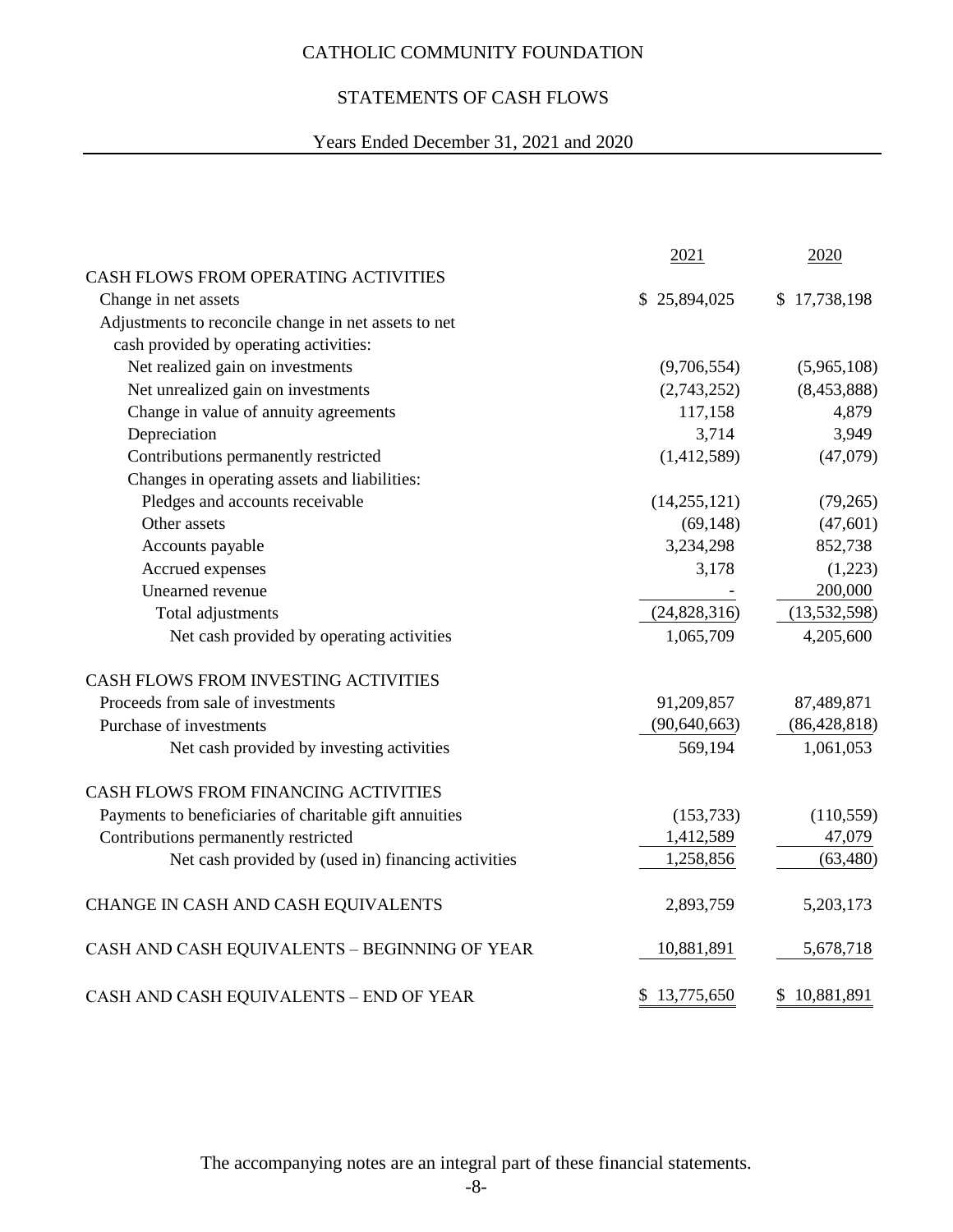## NOTES TO FINANCIAL STATEMENTS

#### **Note 1. Summary of Significant Accounting Policies**

A. Organization – The Catholic Community Foundation (the "Foundation") was created and incorporated on January 1, 2000 to centralize and enhance fundraising and fund management for the Catholic Diocese of Cleveland (the "Diocese"). The Foundation receives unrestricted contributions, certain restricted contributions, bequests, and special gifts and it allocates funds to the various operating secretariats of the Diocese.

The Scholarship Granting Organization of the Catholic Community Foundation ("SGO"), an Ohio non-profit corporation, was created as a subsidiary of the Foundation on November 19, 2021, and operates under the trade name Angel Scholarship Fund. The SGO's sole member is the Foundation. The Angel Scholarship Fund is tax exempt under Section  $501(c)(3)$  of the Internal Revenue Code and accepts donations and awards scholarships to primary and secondary students, prioritizing scholarships to low-income students. The Angel Scholarship Fund is a recognized scholarship granting organization by the State of Ohio, and donations to the fund may be eligible for special tax treatment by the State of Ohio. Operations of SGO commenced subsequent to December 31, 2021.

B. Accounting Method – The accompanying financial statements have been prepared on the accrual basis of accounting in accordance with accounting principles generally accepted in the United States of America. Net assets, revenues, gains, and losses are classified based on the existence or absence of donor or grantor imposed restrictions. Accordingly, net assets and changes therein are classified and reported as follows:

Net Assets Without Donor Restrictions – Net assets available for use in general operations and not subject to donor restrictions. The governing board has designated, from net assets without donor restrictions, certain net assets for a board-designated endowment.

Net Assets With Donor Restrictions – Net assets subject to donor-imposed restrictions. Some donor-imposed restrictions are temporary in nature, such as those that will be met by the passage of time or other events specified by the donor. Other donor-imposed restrictions are perpetual in nature, where the donor stipulates that resources be maintained in perpetuity. Donor-imposed restrictions are released when a restriction expires, that is, when the stipulated time has elapsed, when the stipulated purpose for which the resource was restricted has been fulfilled, or both.

- C. Use of Estimates The preparation of financial statements in conformity with accounting principles generally accepted in the United States of America requires management to make estimates and assumptions that affect the reported amounts of assets and liabilities and disclosure of contingent assets and liabilities at the date of the financial statements and the reported amounts of revenues and expenses during the reporting period. Actual results could differ from those estimates.
- D. Cash and Cash Equivalents The Foundation considers all cash and highly liquid financial instruments with original maturities of three months or less, which are neither held for nor restricted by donors for long-term purposes, to be cash and cash equivalents. Cash and highly liquid financial instruments restricted to endowments that are perpetual in nature, or other long-term purposes, are excluded from this balance and are included in investments.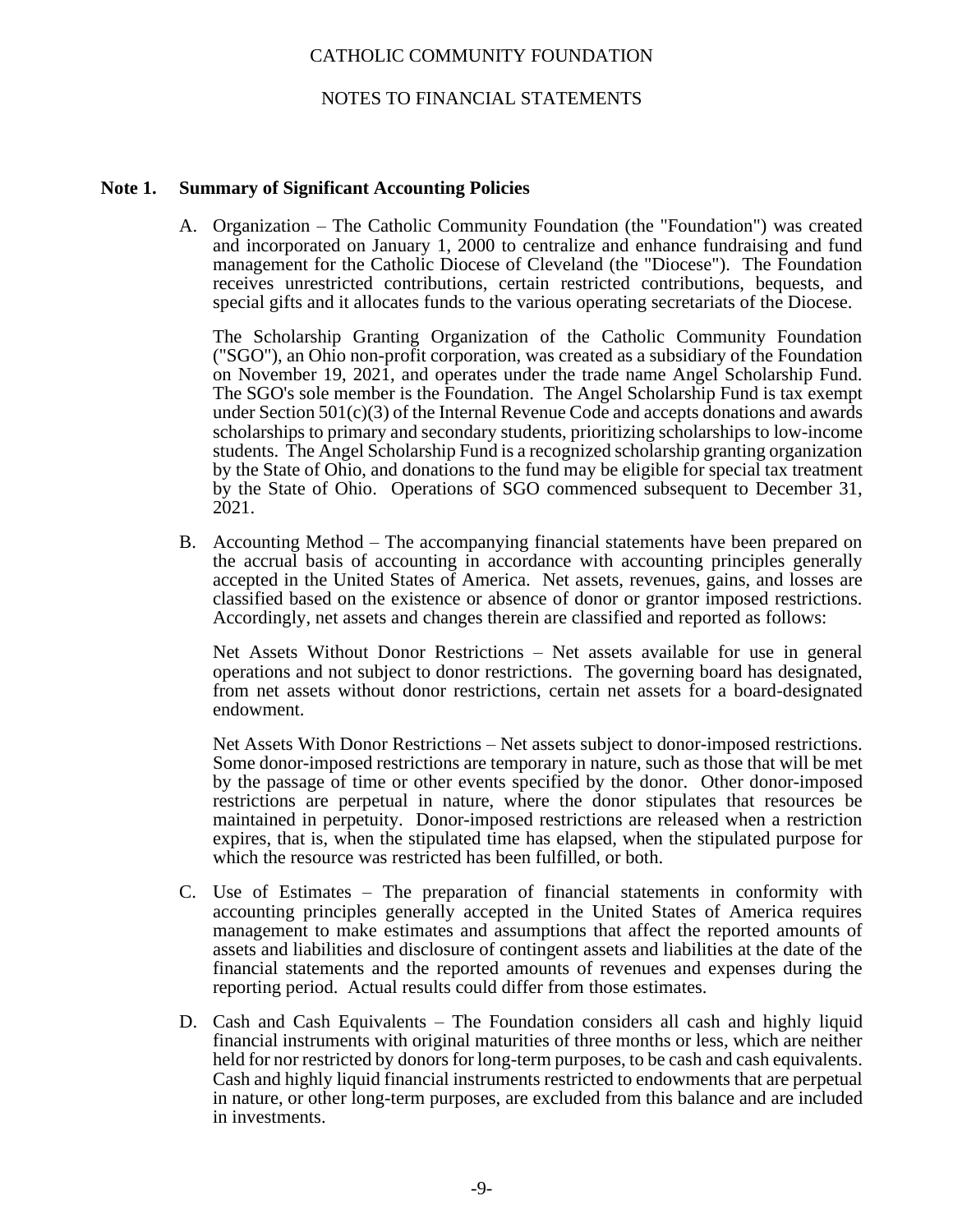## NOTES TO FINANCIAL STATEMENTS (CONTINUED)

## **Note 1. Summary of Significant Accounting Policies (Continued)**

- E. Investments Marketable securities are carried at fair value based on quoted market prices with realized and unrealized gains and losses reported in the statements of activities. Realized gains or losses on the sale of investments are determined on the specific identification method and are recorded net of investment fees. Investment income or loss on net assets with donor restrictions, including unrealized and realized gains or losses net of investment expenses, is reported in changes in net assets.
- F. Charitable Annuity Agreements The Foundation, as trustee, holds assets from donors under charitable remainder trust agreements that designate the Foundation as a significant charitable beneficiary. The terms of the agreements require that the trust pay from the assets of the trust an annuity to the annuitant, the donor, or another specified beneficiary for the remainder of the designated individual's life or specified term. Upon the death of the individual or the expiration of the term, the Foundation may use the remaining assets as specified in the trust agreement. The Foundation reports the assets held by these trusts at fair value in the statements of financial position as assets held for charitable gift annuity agreements. The Foundation also records a liability for the actuarial present value of the future annuity payments. The discount rates used to compute the liability range from 4.1% to 8.8%.
- G. Unearned Revenue The Foundation conducts an annual fundraising event. The unearned revenue amount represents sponsorships received in advance.
- H. Funds Held for Others The Foundation's custodial cash and investments are funds that are held for various entities that are affiliated with the Diocese. The Foundation pools the balances for these entities with its investments so it can receive a higher rate of return. Income and losses attributable to the funds are not included in the accompanying statements of activities but are recorded as adjustments to the liability.
- I. Fair Value of Financial Instruments The carrying values of cash and equivalents, accounts receivable, and accounts payable are reasonable estimates of fair value due to the short-term nature of these financial instruments.

The Foundation estimates the fair value of financial instruments using available market information and other generally accepted valuation methodologies. Fair value is defined as the price that would be received to sell an asset or would be paid to transfer a liability in an orderly transaction in accordance with accounting principles generally accepted in the United States of America. These standards establish a three level hierarchy that prioritizes the inputs and defines valuation techniques used to measure fair value. The three levels of the fair value hierarchy are described below:

Level 1 – Uses quoted market prices in active markets for identical assets and liabilities.

Level 2 – Uses observable market-based inputs or unobservable inputs that are corroborated by market data.

Level 3 – Uses unobservable inputs in which little or no market data exists.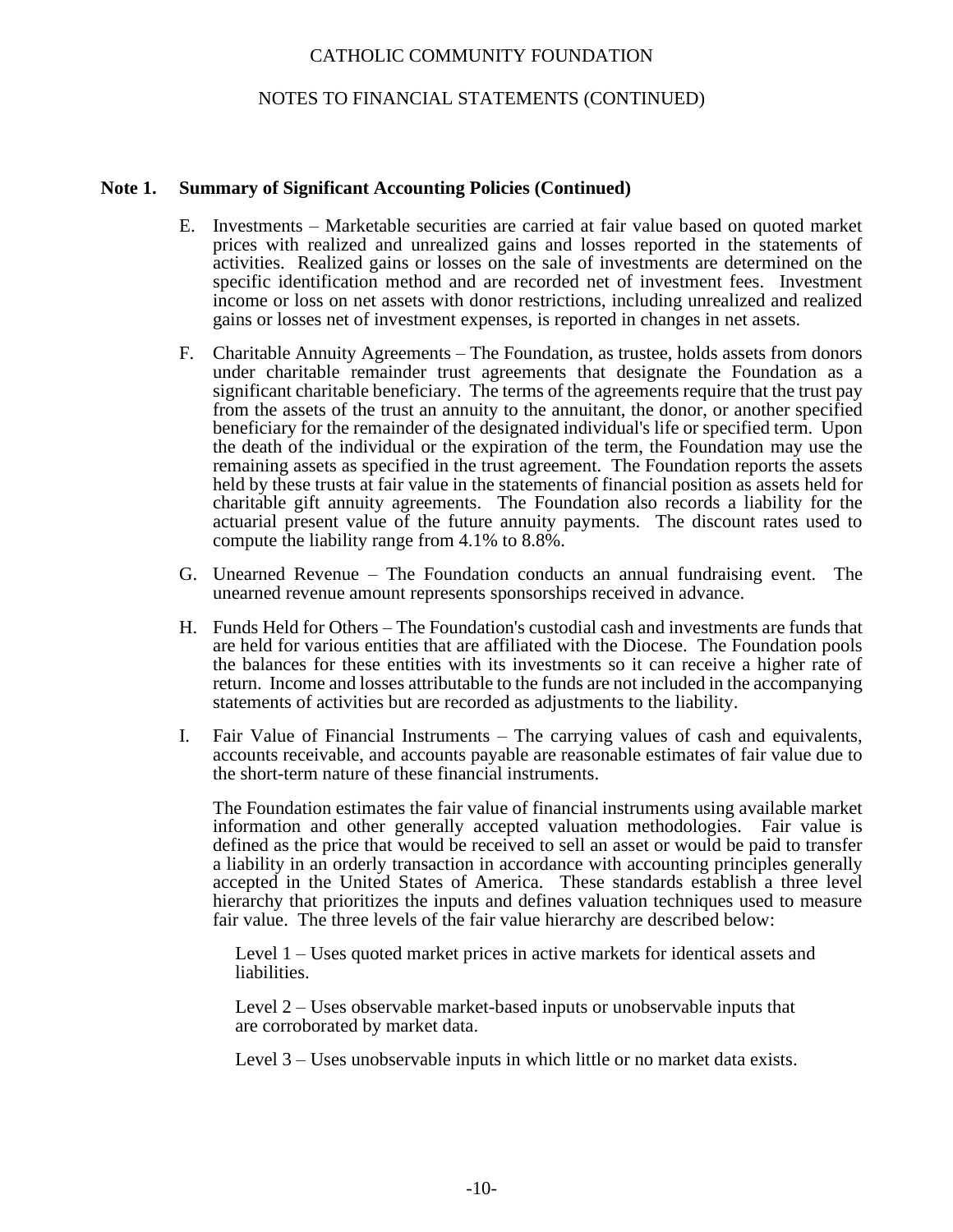## NOTES TO FINANCIAL STATEMENTS (CONTINUED)

#### **Note 1. Summary of Significant Accounting Policies (Continued)**

#### I. Fair Value of Financial Instruments (Continued)

The following tables set forth by level the Foundation's assets that are accounted for at a fair value on a recurring basis, as of December 31, 2021 and 2020. Certain investments that are measured at fair value using the net asset value ("NAV") per share (or its equivalent) practical expedient have not been categorized in the fair value hierarchy. The fair value amounts presented in these tables are intended to permit reconciliation of the fair value hierarchy to the amounts presented in the statements of financial position.

| 2021                                                                                | Level 1          | Level 2         | Total            |
|-------------------------------------------------------------------------------------|------------------|-----------------|------------------|
| Cash and cash equivalents                                                           | \$<br>15,883,309 | \$              | \$<br>15,883,309 |
| Common stocks                                                                       | 123,112,691      |                 | 123,112,691      |
| Corporate and international bonds                                                   | 28,613,360       |                 | 28,613,360       |
| Government and muni bonds                                                           | 26,991,287       |                 | 26,991,287       |
| Asset backed and agency bonds                                                       |                  | 9,588,916       | 9,588,916        |
| Total investments subject to fair<br>value leveling                                 | 194,600,647      | 9,588,916       | 204,189,563      |
| Investments in real estate investment<br>trust using the NAV practical<br>expedient |                  |                 | 4,338,564        |
| Total                                                                               | \$194,600,647    | \$<br>9,588,916 | \$208,528,127    |
| 2020                                                                                | Level 1          | Level 2         | Total            |
| Cash and cash equivalents                                                           | \$<br>18,311,281 | \$              | 18,311,281<br>\$ |
| Common stocks                                                                       | 113,515,808      |                 | 113,515,808      |
| Corporate and international bonds                                                   | 28,962,046       |                 | 28,962,046       |
| Government and muni bonds                                                           | 18,522,521       |                 | 18,522,521       |
| Asset backed and agency bonds                                                       |                  | 12,866,022      | 12,866,022       |
| Total                                                                               | \$179,311,656    | 12,866,022<br>S | \$192,177,678    |

*Common stocks* – Common stocks consist of marketable equity securities of domestic and international corporations in a variety of industries that are valued based on quoted prices in active markets and are classified as Level 1.

*Corporate and international bonds* – These bonds consist of investments in U.S. and foreign corporations and are valued based on quoted prices in active markets. These are classified as Level 1.

*Government and muni bonds* – Government and muni bonds consist of investments in U.S. Treasuries and government related securities that are valued based on quoted prices in active markets. These are classified as Level 1.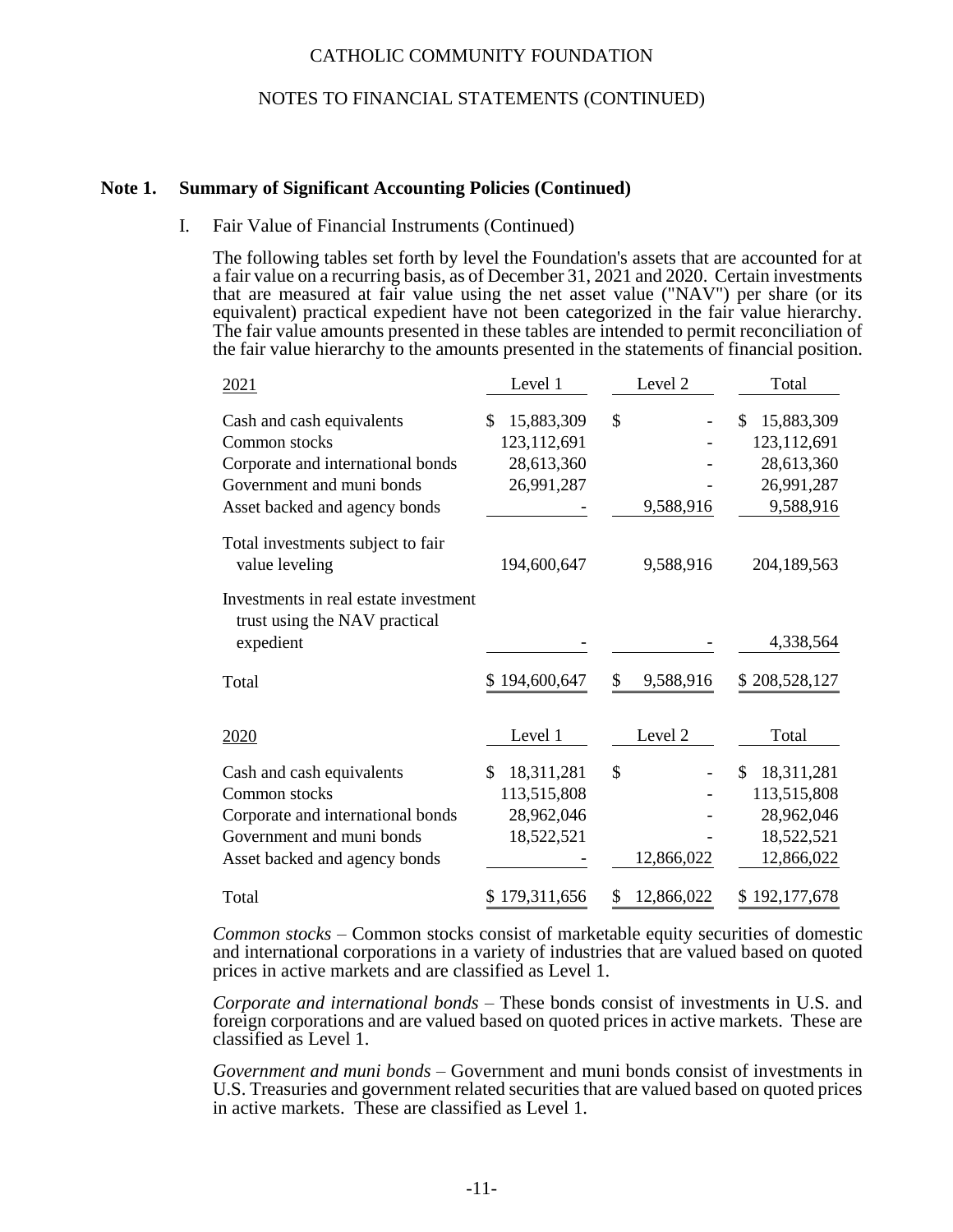## NOTES TO FINANCIAL STATEMENTS (CONTINUED)

#### **Note 1. Summary of Significant Accounting Policies (Continued)**

#### I. Fair Value of Financial Instruments (Continued)

*Asset backed securities and agency bonds* – These securities are valued based on the market value of the underlying investments and related interest rates; values that, while observable in the market, are subject to adjustment due to pricing considerations for the specific instruments and are classified as Level 2.

These methods described above may produce a fair value that may not reflect net realizable value or future fair values. There have been no changes in the methodologies used from 2020 to 2021. Although the Organization believes its valuation methods are appropriate and consistent with other market participants, different methodologies or assumptions to determine the fair value of certain financial instruments could result in a different fair value at the reporting date.

The Foundation is required to disclose the nature and risks of the investments recorded at the NAV. The following table summarized the nature and risk of these investments as of December 31, 2021:

|                        | Fair Value   |             |            |            |
|------------------------|--------------|-------------|------------|------------|
|                        | at           |             |            | Redemption |
|                        | December 31, | Unfunded    | Redemption | Notice     |
|                        | 2021         | Commitments | Frequency  | Period     |
| Real estate investment |              |             |            |            |
| trust                  | \$4,338,564  | \$5,000,000 | Quarterly  | 60 days    |

- J. Contributions Contributions received, including unconditional promises to give, are recognized as revenues in the period received at their fair values. All contributions are considered to be available without donor restrictions unless specifically restricted by the donor. Funds set aside by the Board of the Foundation or by the Bishop of Cleveland, to be used at their discretion, and funds that are donor advised are included in net assets without donor restrictions.
- K. Distributions Payments are disbursed to the various operating secretariats of the Diocese for allocation to agencies and institutions. Periodically, additional special allocations are approved and disbursed to other agencies and institutions.
- L. Depreciation Depreciation expense is recognized on a straight-line method over the estimated useful lives of ten years for furniture and equipment and five years for computer and office equipment. Fully depreciated assets totaling \$949,905 and no longer in service were written off in 2020. The Foundation had accumulated depreciation of \$64,486 and \$60,772 in 2021 and 2020, respectively.
- M. Income Taxes The Foundation is a not-for-profit corporation as described in Section  $501(c)(3)$  of the Internal Revenue Code. The Foundation believes that there is appropriate support for any tax positions taken and, as such, does not have any uncertain tax positions that are material to the financial statements.
- N. Functional Allocation of Expenses The costs of program and supporting services activities have been summarized on a functional basis in the statements of activities. The statements of functional expenses present the natural classification detail of expenses by function. Expenses are allocated based on estimates of time and effort.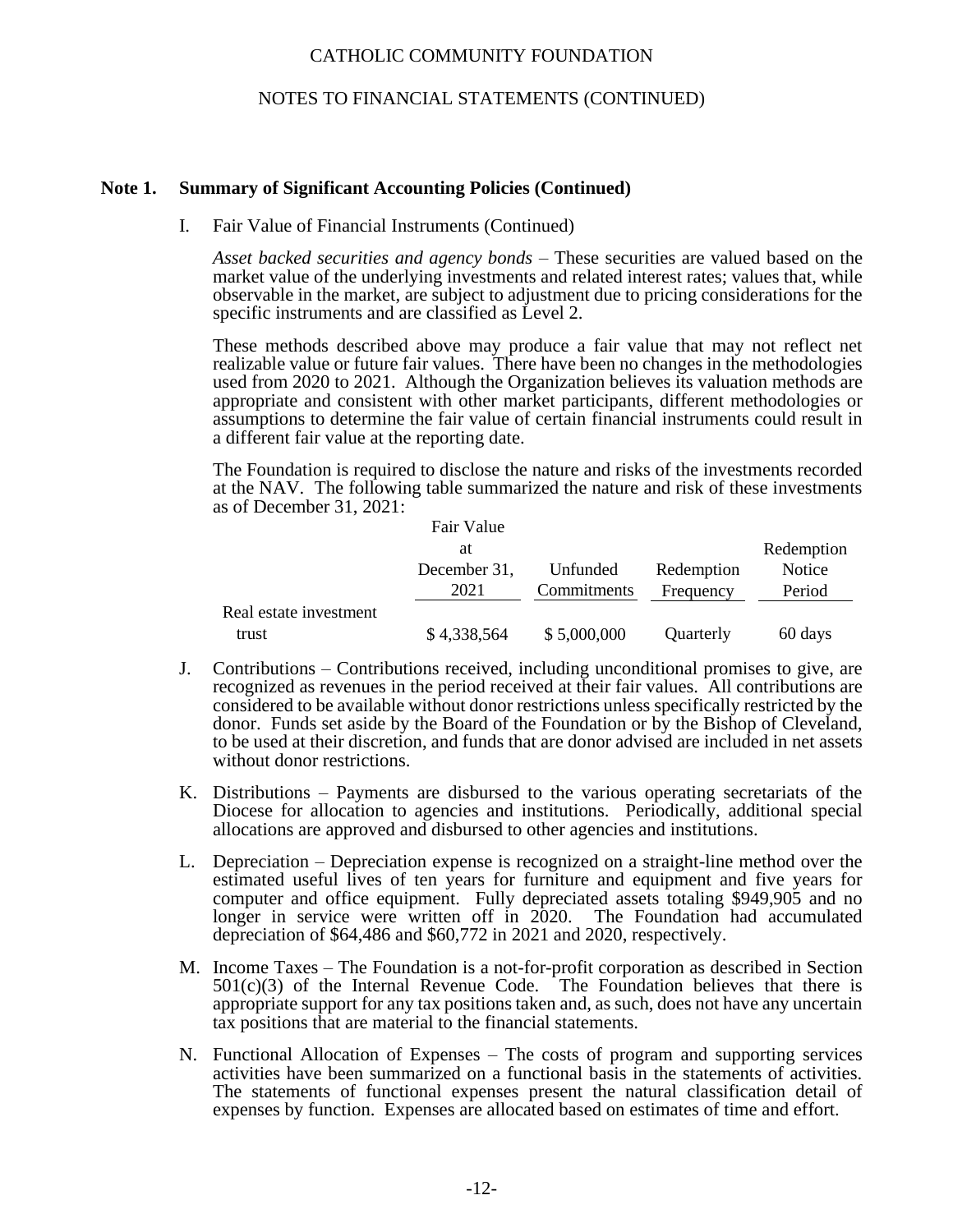# NOTES TO FINANCIAL STATEMENTS (CONTINUED)

## **Note 1. Summary of Significant Accounting Policies (Continued)**

O. Concentration of Credit Risk – The Foundation deposits its cash and cash equivalents with financial institutions. Deposits with financial institutions may exceed Federal Depository Insurance Corporation insurance limits of \$250,000 per financial institution.

The Foundation holds investment securities which are exposed to various risks including interest rate, market, and credit risks. Due to the level of risk associated with certain investment securities, it is at least reasonably possible that changes in the values of investment securities will occur in the near term and that such changes could materially affect the Foundation's investment account balances and the amounts reported in the statements of financial position.

P. Subsequent Events – The Foundation has evaluated subsequent events through April 18, 2022, which is the date the financial statements were available to be issued.

## **Note 2. Liquidity and Availability**

The Foundation receives significant contributions with donor restrictions to be used in accordance with the associated purpose restrictions. It also receives gifts to establish endowments that will exist in perpetuity; the income generated from such endowments is used to fund programs. In addition, the Foundation receives support without donor restrictions; such support has historically supported annual program funding needs, with the remainder funded by investment income without donor restrictions and appropriated earnings from gifts with donor restrictions.

General expenditures include administrative and general expenses and fundraising expenses. Annual operations are defined as activities occurring during the Foundation's calendar year. The Foundation manages its cash available to meet general expenditures following three guiding principles:

- Operating within the fundraising agreement between The Catholic Charities Corporation of Cleveland (the "Corporation"), the Diocese, and the Foundation,
- Maintaining adequate liquid assets, and
- Adhering to the distribution policies as set forth for the various funds managed by the Foundation.

Financial assets available for general expenditure, that is, without donor or other restrictions limiting their use, within one year of the statement of financial position date, are as follows:

|                                            | 2021            | 2020            |
|--------------------------------------------|-----------------|-----------------|
| Cash and cash equivalents                  | 13,775,650<br>S | 10,881,891<br>S |
| Investments                                | 149,490,616     | 137,610,004     |
| Less:                                      |                 |                 |
| Donor restricted cash and cash equivalents | (12,756,923)    | (9,794,765)     |
| Donor restricted investments               | (148, 562, 874) | (136, 659, 366) |
|                                            | S<br>1.946.469  | S<br>2,037,764  |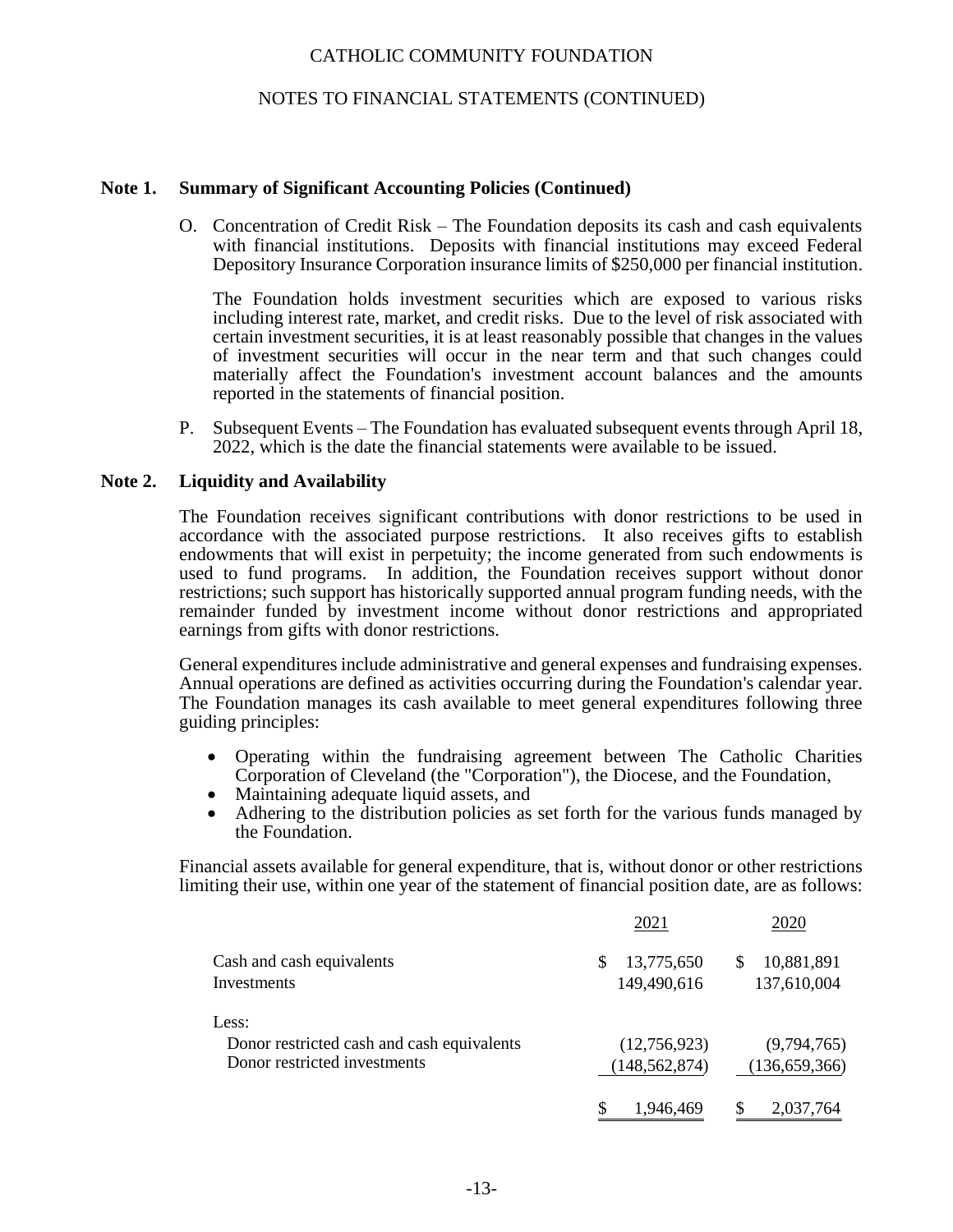## NOTES TO FINANCIAL STATEMENTS (CONTINUED)

## **Note 2. Liquidity and Availability (Continued)**

The Foundation's endowment funds consist of donor-restricted endowments and funds designated by the Board as endowments. Income from donor-restricted endowments is restricted and is not available for general expenditure. The Foundation's board-designated endowment of \$2,038,498 is subject to an annual spending rate of 5% as described in Note 4. The Foundation considers investment income and contributions without donor restrictions to be available to meet cash needs for general expenditures. However, the Foundation has historically made these funds available for philanthropic purposes, and there is no foreseeable need to use them for general expenditures.

The Foundation annually receives a commitment of fundraising support from both the Corporation and the Diocese as further described in Note 9. This cash support totaled \$2,217,105 and \$2,458,960 for 2021 and 2020, respectively, and such support is expected to continue in 2022.

## **Note 3. Heart of a Shepherd Campaign**

The Foundation initiated the Heart of a Shepherd Campaign (the "Campaign") in 2019 to fund the urgent need for capital renovations of Borromeo Seminary and St. Mary Seminary, to add to the priests' retirement fund, and to create an endowment to provide student loan relief to newly ordained priests. In 2020, the Campaign was modified to also address local parish needs. Total Campaign funds raised as of December 31, 2021 were \$46,320,506.

Campaign pledges receivable were \$20,379,303 and \$6,492,478 at December 31, 2021 and 2020, respectively (see Note 5). Cash received from this Campaign initially is allocated to parish needs under an agreed-upon formula with each parish and to fund seminary renovations, and the remainder will be prorated between the priests' retirement fund and a new endowment to provide student loan relief to newly ordained priests. The Foundation has received \$22,381,000 for the Campaign's objectives through December 31, 2021. Distributions to parishes for their local needs and distributions for seminary renovations totaled \$7,746,090 and \$9,072,023, respectively, through December 31, 2021. Campaign distributions payable were \$4,279,018 and \$697,143 at December 31, 2021 and 2020, respectively. Campaign costs totaled \$2,216,381 through December 31, 2021. The active Campaign concluded in December 2021.

#### **Note 4. Endowment Funds**

The Foundation has interpreted the Uniform Prudent Management of Institutional Funds Act ("UPMIFA") as requiring the preservation of the fair value of the original gift as of the gift date of the donor-restricted endowment funds absent explicit donor stipulations to the contrary.

The Foundation places great importance on risk reduction through asset allocation and style diversification. Investment results are measured using a rolling three to five year period or a market cycle. The following are the investment performance objectives, in order of importance, for the portfolio:

• To generate a real annual compound rate of return, inclusive of interest income, dividends, and net capital appreciation over the measurement period, at least equal to the sum of the annual payout percentage provided for in the distribution policy plus inflation (for example 5% distribution policy + inflation + investment management cost).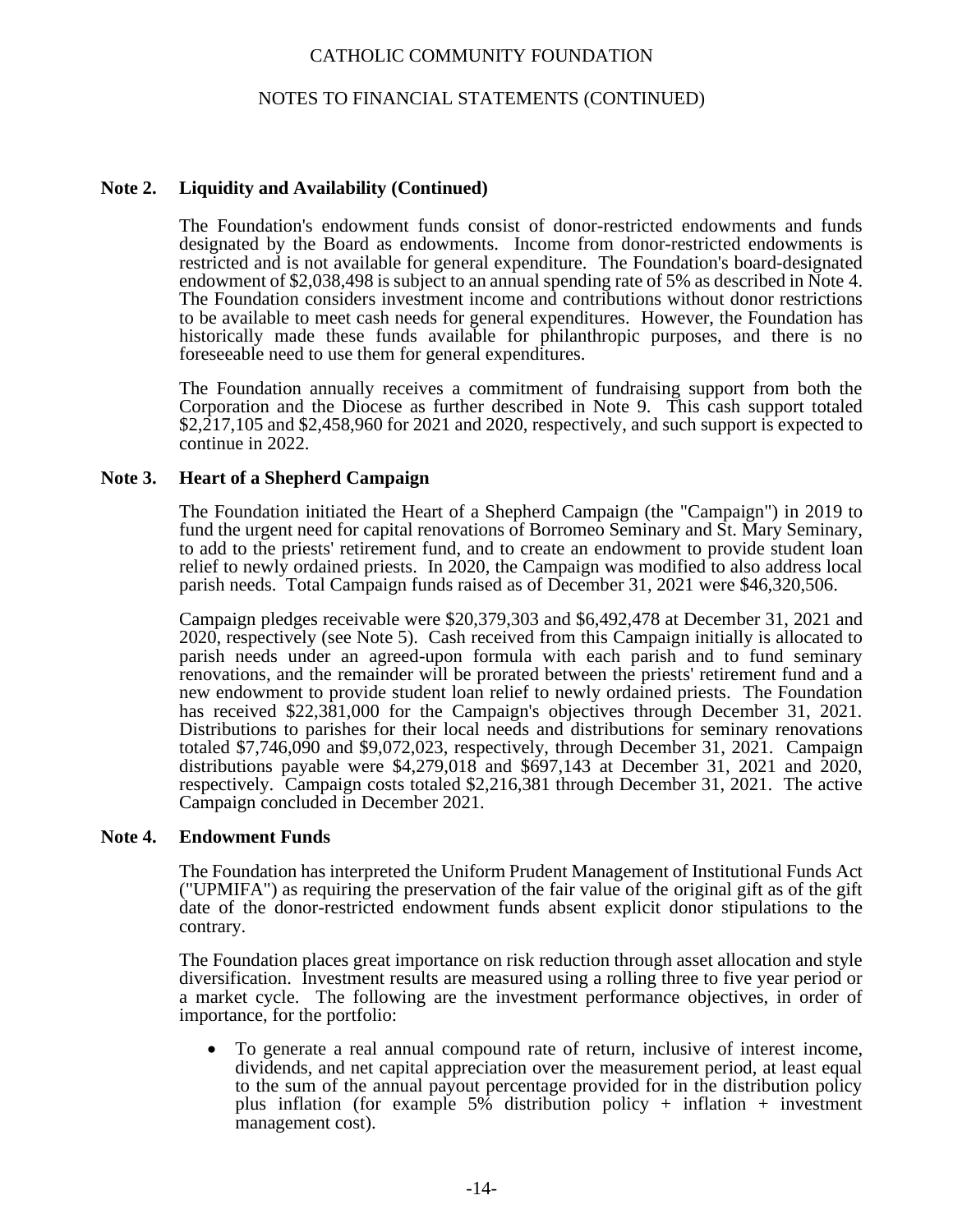## NOTES TO FINANCIAL STATEMENTS (CONTINUED)

## **Note 4. Endowment Funds (Continued)**

- To obtain a total return on the portfolio, net of all investment related fees, that exceeds the total return of the policy benchmark.
- Performance will be evaluated versus achievement of distribution policy and comparisons to a similar set of investments.

The goals of the strategic asset allocation policy are to establish a long-term asset allocation plan for the Foundation's portfolio that is consistent with objectives and guidelines contained in this policy and carried out in an efficient manner. To that end, this policy establishes an acceptable range, defined to be any percentage above a minimum and below a maximum percentage of the portfolio allocated to a particular asset class, and a target percentage, defined to be the percentage goal for the investment of the portfolio in that asset class.

Market value fluctuations and operational needs may cause variations from the strategic asset allocation policy ranges stated in this policy. To ensure allocations are consistent with the allocation policy, rebalancing the portfolio is done quarterly using the quarter end portfolio values. The Foundation does not deem it acceptable to time the market with tactical allocation shifts. The intention of this policy is to avoid short-term judgments that introduce significant unplanned risk.

Distributions from endowment funds are spent in compliance with the donor's restrictions applicable to the funds being distributed. Annual distributions from endowment funds are limited to not more than 5% of the average weighted market value of investable assets of the past three years in the permanently restricted fund.

From time to time, the fair value of assets associated with individual donor-restricted endowment funds may fall below the level that the donor or UPMIFA requires the Foundation to retain as a fund of perpetual duration. The Foundation has interpreted UPMIFA to permit spending from underwater endowments in accordance with prudent measures required under law. The Foundation's spending policy does not permit spending from underwater endowments. At December 31, 2021 and 2020, the Foundation had no underwater endowment funds.

Endowment net asset composition by type of fund as of December 31, 2021:

|                                             | Without<br>Donor<br>Restrictions | With<br>Donor<br>Restrictions | Total        |
|---------------------------------------------|----------------------------------|-------------------------------|--------------|
| Board-designated endowment fund             | \$2,038,498                      | - \$                          | \$2,038,498  |
| Donor-restricted endowment funds:<br>Corpus | -                                | 32,503,322                    | 32,503,322   |
| Accumulated endowment earnings              |                                  | 25,044,752                    | 25,044,752   |
|                                             | 2,038,498                        | \$57,548,074                  | \$59,586,572 |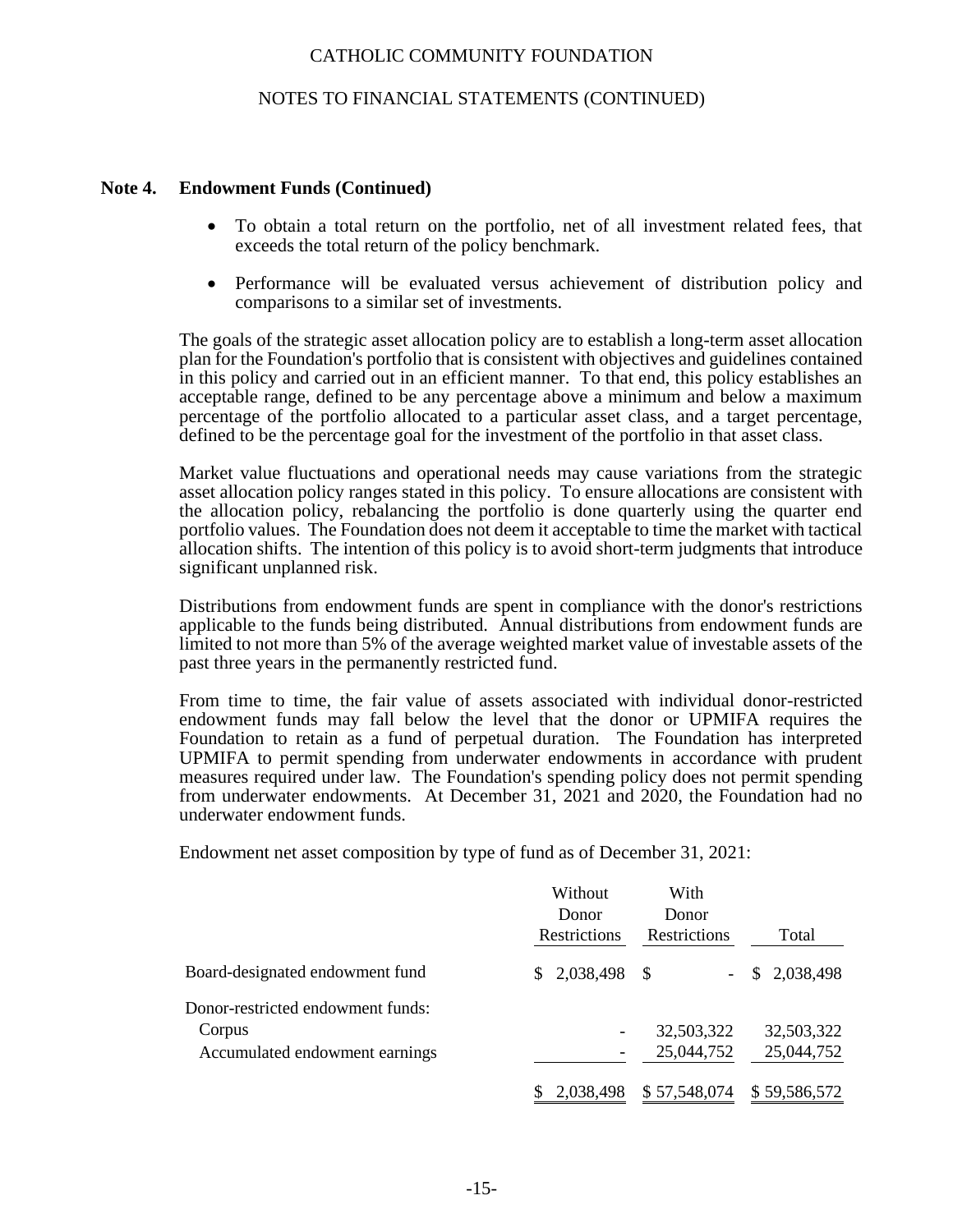# NOTES TO FINANCIAL STATEMENTS (CONTINUED)

# **Note 4. Endowment Funds (Continued)**

Changes in endowment net assets for the year ended December 31, 2021:

|                                    | Without         | With         |              |
|------------------------------------|-----------------|--------------|--------------|
|                                    | Donor           | Donor        |              |
|                                    | Restrictions    | Restrictions | Total        |
| Endowment investments, beginning   |                 |              |              |
| of year                            | \$<br>1,832,232 | \$51,841,170 | \$53,673,402 |
| Investment return:                 |                 |              |              |
| Investment income                  | 29,265          | 930,319      | 959,584      |
| Net appreciation (realized and     |                 |              |              |
| unrealized)                        | 170,851         | 5,424,935    | 5,595,786    |
| Total investment return            | 200,116         | 6,355,254    | 6,555,370    |
| Contributions                      | 6,150           | 1,412,589    | 1,418,739    |
| Appropriation of endowment assets  |                 |              |              |
| for distribution                   |                 | (2,060,939)  | (2,060,939)  |
| Endowment investments, end of year | 2,038,498       | \$57,548,074 | \$59,586,572 |

Endowment net asset composition by type of fund as of December 31, 2020:

|                                             | Without<br>Donor<br>Restrictions | With<br>Donor<br>Restrictions | Total                    |
|---------------------------------------------|----------------------------------|-------------------------------|--------------------------|
| Board-designated endowment fund             | 1,832,232                        | - \$                          | 1,832,232<br>S.          |
| Donor-restricted endowment funds:<br>Corpus |                                  | 31,090,733<br>20,750,437      | 31,090,733<br>20,750,437 |
| Accumulated endowment earnings              | 1,832,232                        | \$51,841,170                  | \$53,673,402             |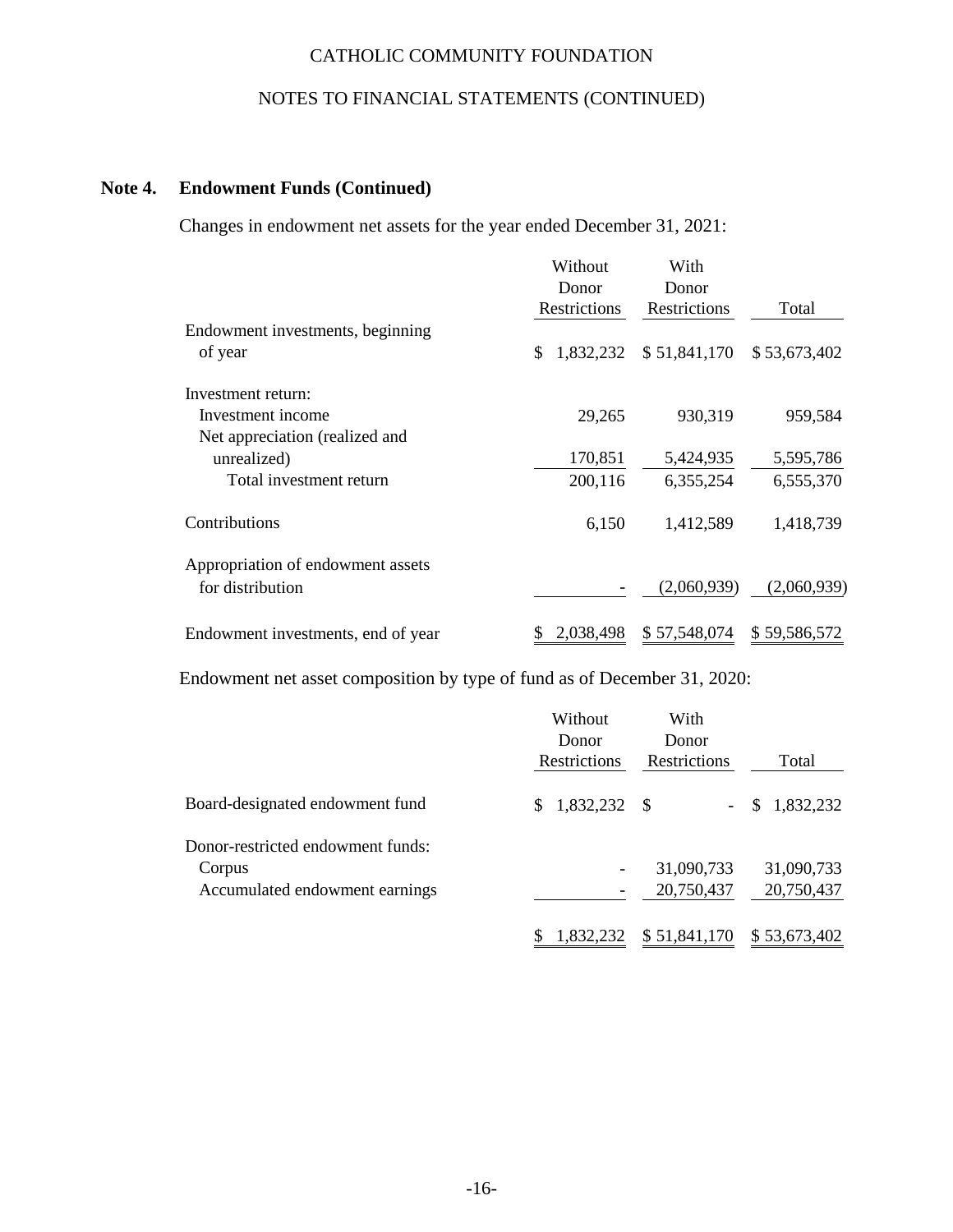## NOTES TO FINANCIAL STATEMENTS (CONTINUED)

## **Note 4. Endowment Funds (Continued)**

Changes in endowment net assets for the year ended December 31, 2020:

|                                    | Without         | With         |              |
|------------------------------------|-----------------|--------------|--------------|
|                                    | Donor           | Donor        |              |
|                                    | Restrictions    | Restrictions | Total        |
| Endowment investments, beginning   |                 |              |              |
| of year                            | \$2,135,993     | \$46,419,051 | \$48,555,044 |
| Investment return:                 |                 |              |              |
| Investment income                  | 32,482          | 963,534      | 996,016      |
| Net appreciation (realized and     |                 |              |              |
| unrealized)                        | 161,685         | 6,292,964    | 6,454,649    |
| Total investment return            | 194,167         | 7,256,498    | 7,450,665    |
| Contributions                      | 2,072           | 47,079       | 49,151       |
| Appropriation of endowment assets  |                 |              |              |
| for distribution                   | (500,000)       | (1,881,458)  | (2,381,458)  |
| Endowment investments, end of year | 1,832,232<br>\$ | \$51,841,170 | \$53,673,402 |

## **Note 5. Contributions Receivable**

Contributions receivable are unconditional promises to give to the Foundation under multiyear commitments. An allowance for uncollectible receivables has been established based upon historical results and the amounts pledged have been discounted to present value based on the expected timing of the cash receipts. Contributions receivable are comprised of the following at December 31:

|                                   | Heart        |     |          |              |   |           |
|-----------------------------------|--------------|-----|----------|--------------|---|-----------|
|                                   | of a         |     |          | Total        |   | Total     |
|                                   | Shepherd     |     | Other    | 2021         |   | 2020      |
| Amounts due in:                   |              |     |          |              |   |           |
| Less than one year                | \$11,085,772 | \$. | 339,110  | \$11,424,882 | S | 3,370,591 |
| One to five years                 | 12,859,735   |     | 426,700  | 13,286,435   |   | 4,621,075 |
| Less: allowance for uncollectible |              |     |          |              |   |           |
| receivables                       | (3,034,136)  |     | (22,202) | (3,056,338)  |   | (790,024) |
| Total                             | 20,911,371   |     | 743,608  | 21,654,979   |   | 7,201,642 |
| Less: discount to present value   |              |     |          |              |   |           |
| at $3\% - 5\%$                    | (532,068)    |     | (57,060) | (589,128)    |   | (395,487) |
| Present value of estimated        |              |     |          |              |   |           |
| future cash flows                 | 20,379,303   |     | 686,548  | \$21,065,851 |   | 6,806,155 |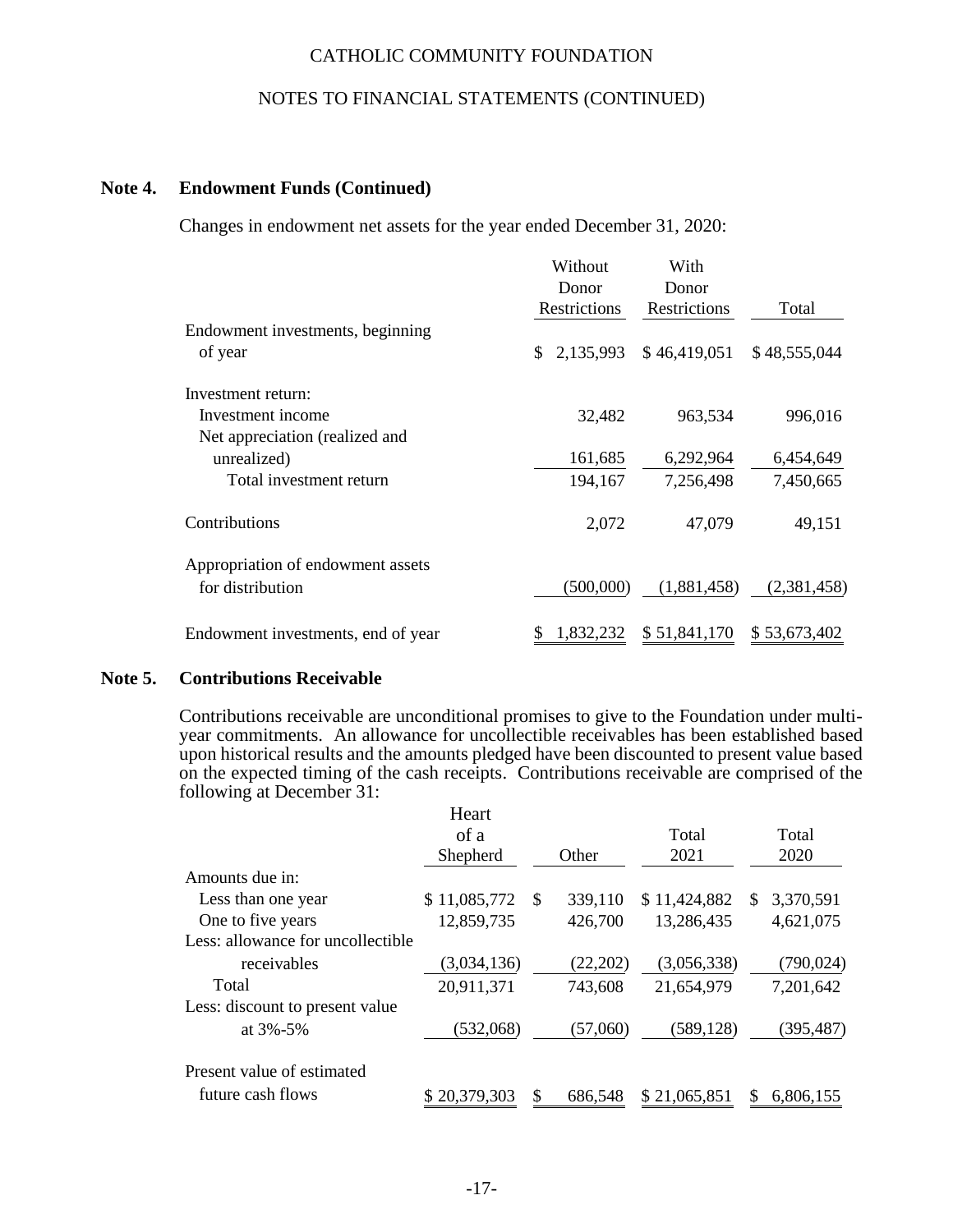## NOTES TO FINANCIAL STATEMENTS (CONTINUED)

#### **Note 6. Retirement Plan**

The Foundation participates in a defined contribution plan which covers substantially all non-hourly employees. Retirement expense was \$93,100 in 2021 and \$91,729 in 2020.

#### **Note 7. Net Assets Without Donor Restrictions**

Net assets without donor restrictions are designated as follows:

|                         |   | 2021       | 2020       |
|-------------------------|---|------------|------------|
| Donor advised funds     | S | 7,651,254  | 6,970,505  |
| Board-designated funds  |   | 2,038,498  | 1,832,232  |
| Other donor funds       |   | 1,254,446  | 1,352,666  |
| Operating               |   | 502,238    | 405,338    |
| Furniture and equipment |   | 13,427     | 17,141     |
|                         |   | 11,459,863 | 10,577,882 |

Donor advised funds are donations or bequests received by the Foundation over which the donor has reserved the right to periodically submit recommendations regarding distribution.

Board-designated funds are distributed only upon specific Board approval and are typically invested for the long term.

#### **Note 8. Net Assets With Donor Restrictions**

Net assets with donor restrictions are designated for the following purposes:

|                                                         | 2021             |     | 2020          |
|---------------------------------------------------------|------------------|-----|---------------|
| Subject to expenditure for specified purpose:           |                  |     |               |
| Education                                               | \$<br>70,306,690 | \$. | 64,919,304    |
| <b>Health and Human Services</b>                        | 29,721,088       |     | 26,902,469    |
| Heart of a Shepherd                                     | 25,169,840       |     | 11,504,109    |
| <b>Catholic Community Foundation</b>                    | 8,134,805        |     | 6,646,321     |
| Parish Life and Development                             | 2,484,363        |     | 2,199,745     |
| Clergy and Religious                                    | 913,526          |     | 949,621       |
| Rooted in Faith                                         | 19,871           |     | 29,159        |
|                                                         | 136,750,183      |     | 113,150,728   |
| Subject to endowment spending policy and appropriation: |                  |     |               |
| Education                                               | 15,496,125       |     | 15,382,678    |
| <b>Health and Human Services</b>                        | 10,634,346       |     | 10,634,346    |
| <b>Catholic Community Foundation</b>                    | 4,859,651        |     | 3,560,509     |
| Parish Life and Development                             | 1,417,500        |     | 1,417,500     |
| Clergy and Religious                                    | 95,700           |     | 95,700        |
|                                                         | 32,503,322       |     | 31,090,733    |
| Total net assets with donor restrictions                | 169,253,505      |     | \$144,241,461 |